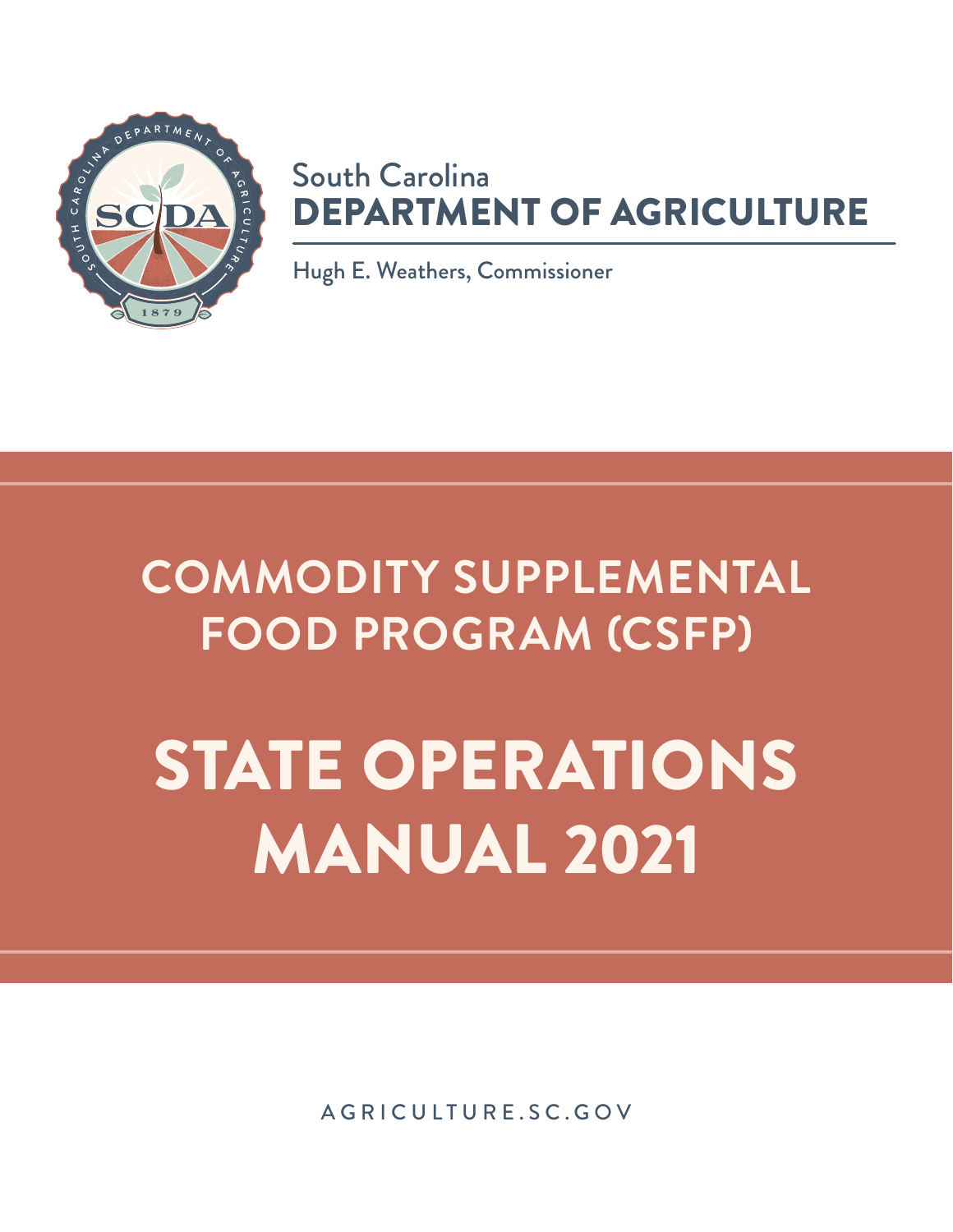### TABLE OF CONTENTS

| CHAPTER 9 PARTICIPANT NO-SHOW POLICY 10               |
|-------------------------------------------------------|
|                                                       |
|                                                       |
|                                                       |
| CHAPTER 13 MULTI-FOOD ORDERING AND RECEIVING 12       |
|                                                       |
| CHAPTER 15 FOOD PACKAGE DISTRIBUTION 13               |
| CHAPTER 16 INVENTORY CONTROL AND REPORTS 14           |
|                                                       |
| CHAPTER 18 TRAINING, MONITORING AND TECHNICAL 15      |
| CHAPTER 19 FINANCIAL MANAGEMENT SYSTEMS 16            |
|                                                       |
|                                                       |
| CHAPTER 22 PURSUIT OF CLAIMS AGAINST PARTICIPANTS  17 |
|                                                       |
|                                                       |
|                                                       |
|                                                       |
| APPENDIX A STATE AGENCY & FOOD BANK ADDRESSES 24      |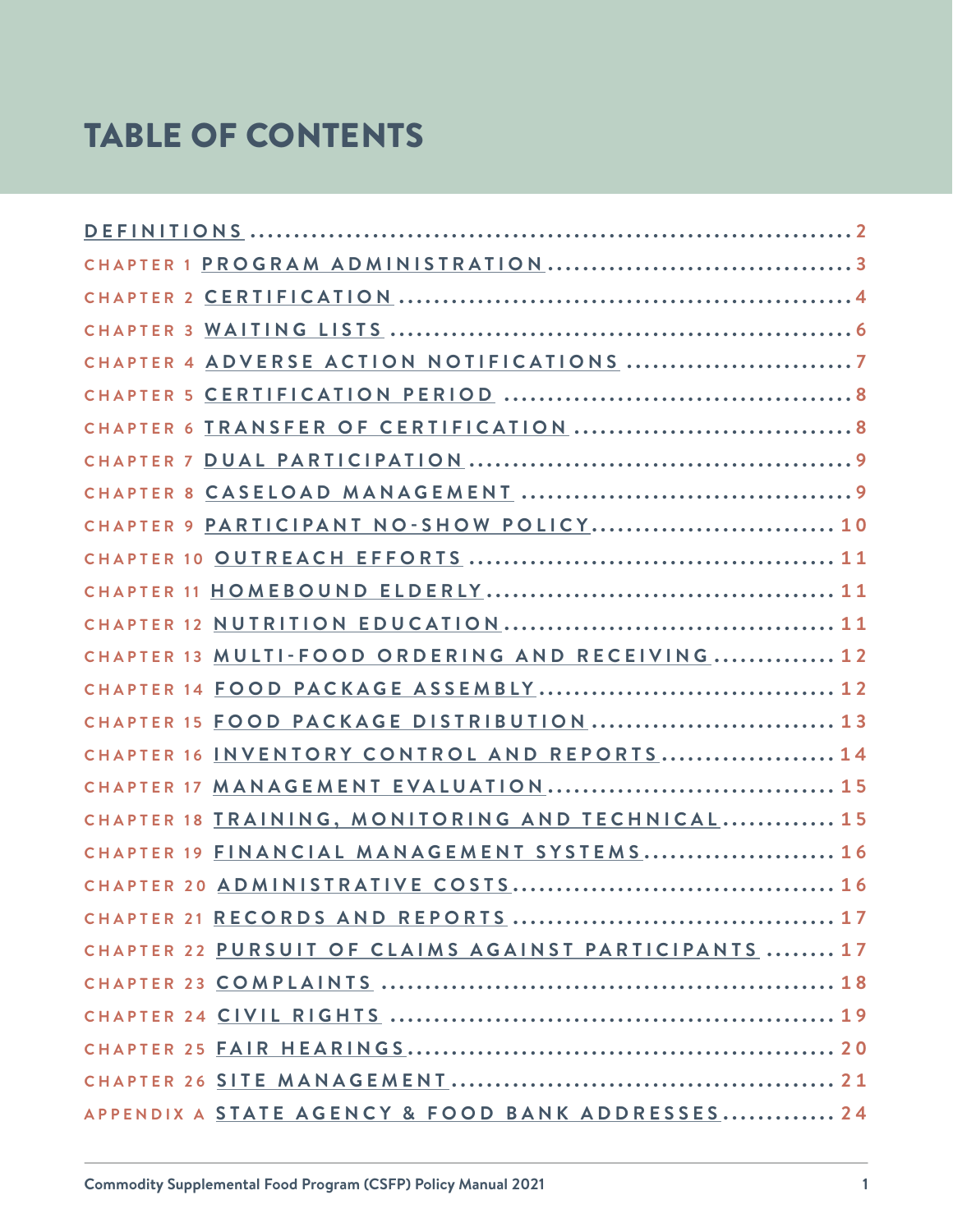### <span id="page-2-0"></span>DEFINITIONS

#### **APPLICANT**

Any person who applies to receive program benefits.

#### **CASELOAD**

Number of persons the State agency may serve monthly during a caseload cycle.

#### **CASELOAD CYCLE**

The period from January 1 through the following December 31.

#### **CERTIFICATION**

Procedures to determine an applicant's program eligibility.

#### **CERTIFICATION PERIOD**

The period of time a participant continues to receive program benefits.

#### **COMMODITIES**

USDA foods to supplement the diets of CSFP participants.

#### **CSFP**

The Commodity Supplemental Food Program.

#### **DISQUALIFICATION**

Ending Program participation of the participant as a punitive sanction.

#### **DUAL PARTICIPATION**

Participation by an individual in CSFP at more than one distribution site.

#### **ELDERLY PERSONS**

Persons at least 60 years of age.

#### **FISCAL YEAR**

The period from October 1 through the following September 30.

#### **FNS**

The Food and Nutrition Service of the U. S. Department of Agriculture.

#### **FOOD BANKS**

Eligible non-profit local agencies within South Carolina.

#### **HOMEBOUND ELDERLY PERSONS**

Persons who are, in the judgment of the Local Agency, unable to obtain monthly food packages without assistance provided by or through the Local Agency.

#### **LOCAL AGENCY (LA)**

A public or private nonprofit agency, which enters into an agreement with the State agency to administer CSFP at the local level.

#### **NONPROFIT AGENCY**

A private agency or organization with tax-exempt status under the Internal Revenue Code.

#### **PROXY**

Person designated by a participant or caretaker, to obtain supplemental food on behalf of the participant.

#### **SCDA**

South Carolina Department of Agriculture

**STATE AGENCY (SA)**

The South Carolina Department of Agriculture

#### **STATE PLAN**

The document the State agency uses to administer the program in the State.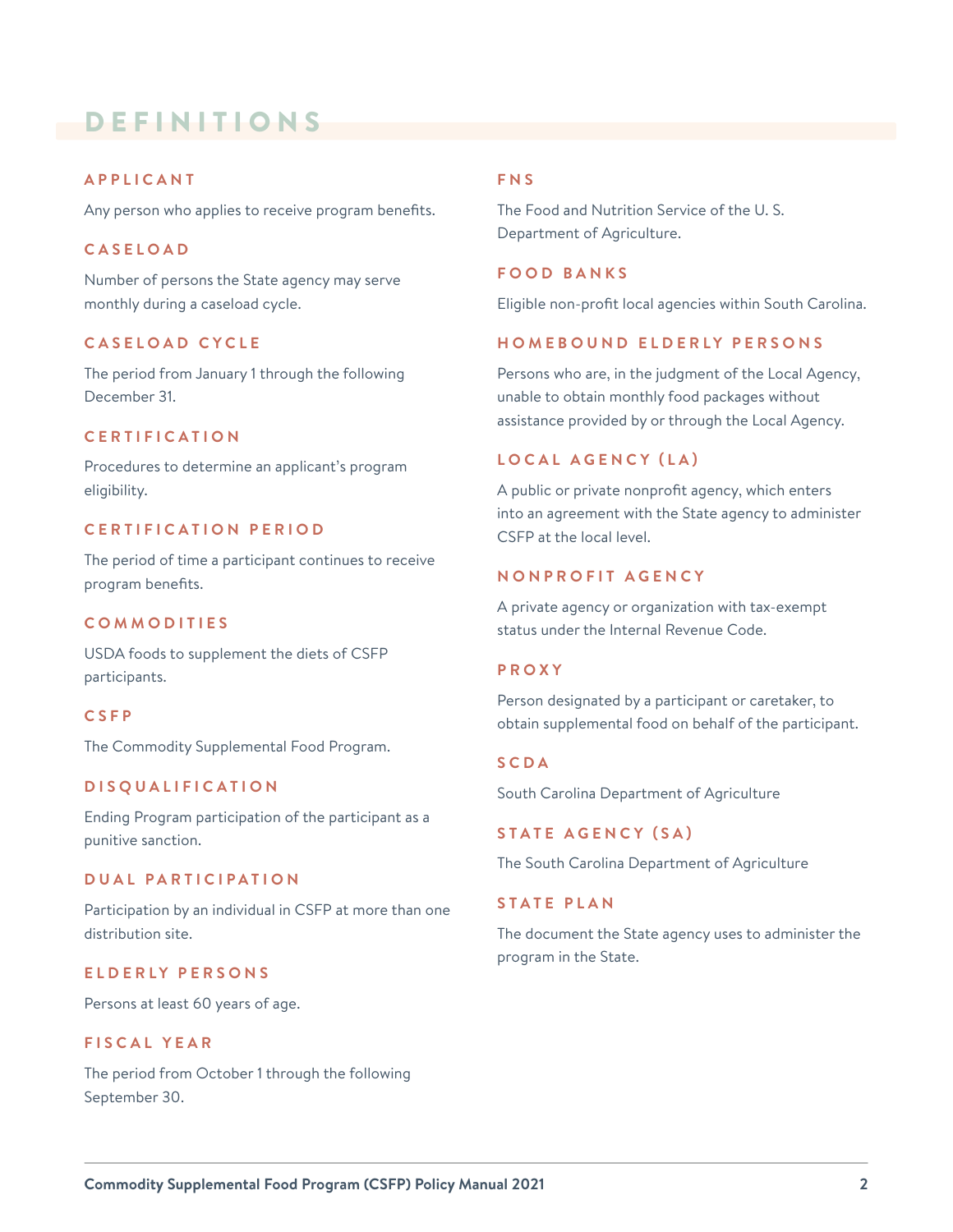### <span id="page-3-0"></span>PROGRAM ADMINISTRATION

The South Carolina Commodity Supplemental Food Program (CSFP) works to improve the health of older persons at least 60 years of age by supplementing their diets with nutritious USDA commodity foods. The South Carolina Department of Agriculture (SCDA) administers the CSFP. The CSFP food packages do not provide a complete diet, but rather are good sources of the nutrients typically lacking in the diets of the target population.

USDA purchases food and makes it available to SCDA along with funds for administrative costs. SCDA distributes the food to public and non-profit private local agencies in South Carolina. Local agencies determine the eligibility of applicants, distribute the foods, and provide nutrition education. Local agencies also provide referrals to other welfare, nutrition, and health care programs such as food stamps, Medicaid, and Medicare.

Participants must reside in the state of South Carolina, within a CSFP service area, be elderly (age 60 or above), and have income at or below 130 percent of the Federal Poverty Income Guidelines.

Food packages include a variety of foods, such as non-fat dry milk, shelf stable milk, juice, hot or readyto-eat cereal, rice or pasta, peanut butter or dry beans, canned meat or poultry or tuna or salmon or egg mix, and canned fruits and vegetables.

For more information go to *[agriculture.sc.gov/tefap-csfp](https://agriculture.sc.gov/tefap-csfp)* or contact: CSFP Program Manager South Carolina Department of Agriculture 1200 Senate St.

Columbia, SC 29211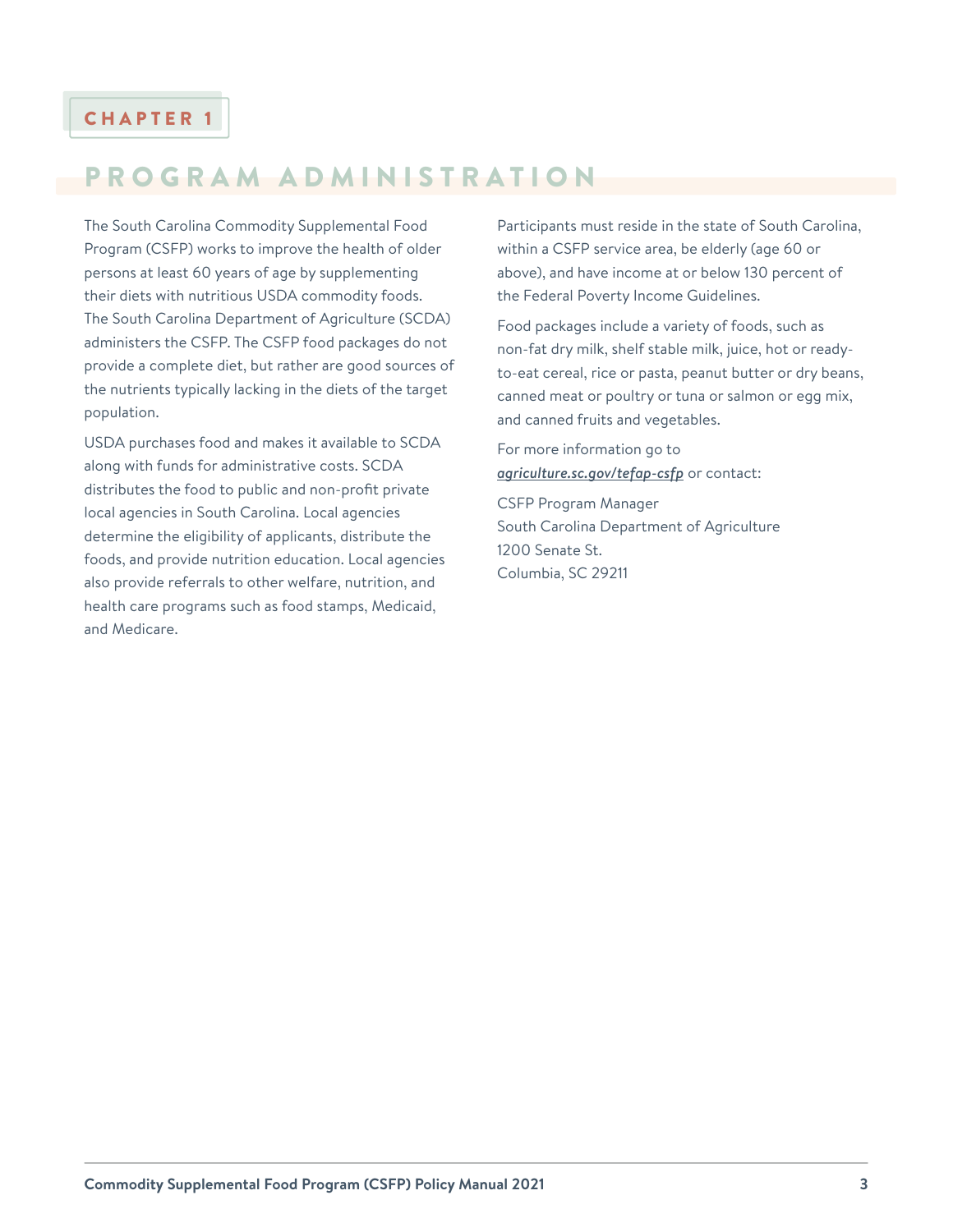### <span id="page-4-0"></span>**CERTIFICATION**

Local agencies shall assure certifying officials are trained and demonstrate understanding of the requirements of the certification process.

All certification data for each applicant shall be recorded on the CSFP Participant Application. The application shall be completed by the certifying official in its entirety. Any individual requesting to apply shall be allowed to complete the CSFP Participant Application. If caseload is not available, eligible applicants shall be placed on the waiting list.

 All completed CSFP Participant Applications shall be retained for a period of three years plus the current year, including those of applicants determined to be ineligible and all previous applicants and participants.

To be eligible for CSFP, certifying official must determine the applicant meets the following criteria:

- **1.** Can be classified as an elderly person;
- **2.** Meets residency requirements;
- **3.** Meets the income eligibility. Elderly persons are income eligible if they have household income at or below 130% of federal poverty income guidelines.

Certifying officials must assure the sentences located in the signature box are read by, or read to, the applicant or the applicant's caretaker, in the appropriate translation, at the time of certification.

Appeals Process information shall be available at all certification and distribution sites and copies shall be available upon request.

The "And Justice for All" poster must be posted in a prominent location at all certification sites. This poster is also available on the web at *[fns.usda.gov/cr/](https://www.fns.usda.gov/cr/and-justice-all-posters-guidance-and-translations) [and-justice-all-posters-guidance-and-translations](https://www.fns.usda.gov/cr/and-justice-all-posters-guidance-and-translations)*

Within 10 days from the date of application, certifying officials must notify applicants in writing of their eligibility or ineligibility for CSFP benefits, or their placement on a waiting list.

Notification of eligibility/ineligibility must be in writing and must include the length of the certification period and information on the time, location, and means of food distribution. If deemed ineligible, the reason for this determination must be provided in writing. The date written notice was provided to applicant must be entered on the Participant Agreement.

Notification of placement on a waiting list must be in writing when applicants exceed available caseload, certifying officials must maintain a waiting list of individuals who apply for the Program. The date written notice was provided to applicant must be entered on the Participant Agreement.

If there is no waiting list, a person determined eligible for program benefits shall receive supplemental foods at the next regularly scheduled distribution after notification of eligibility.

At least 15 days before the expiration of a certification period participants must be notified in writing that eligibility for the Program is about to expire using the Certification Expiration Notice. Documentation of the notification shall have a copy retained in the individual's file.

A copy of the participant's current Application is available upon request by any participant relocating during the certification period and such forms from other CSFP locations or states shall be honored.

Verification of eligibility is determined by the use of a birth certificate or hospital record of birth. If not available, any of the following may be used, which must show the applicant's name and age or date of birth:

- **1.** state identity card,
- **2.** insurance policy,
- **3.** driver's license,
- **4.** clinic, doctor, or hospital record,
- **5.** U.S. passport or U.S. citizen ID card,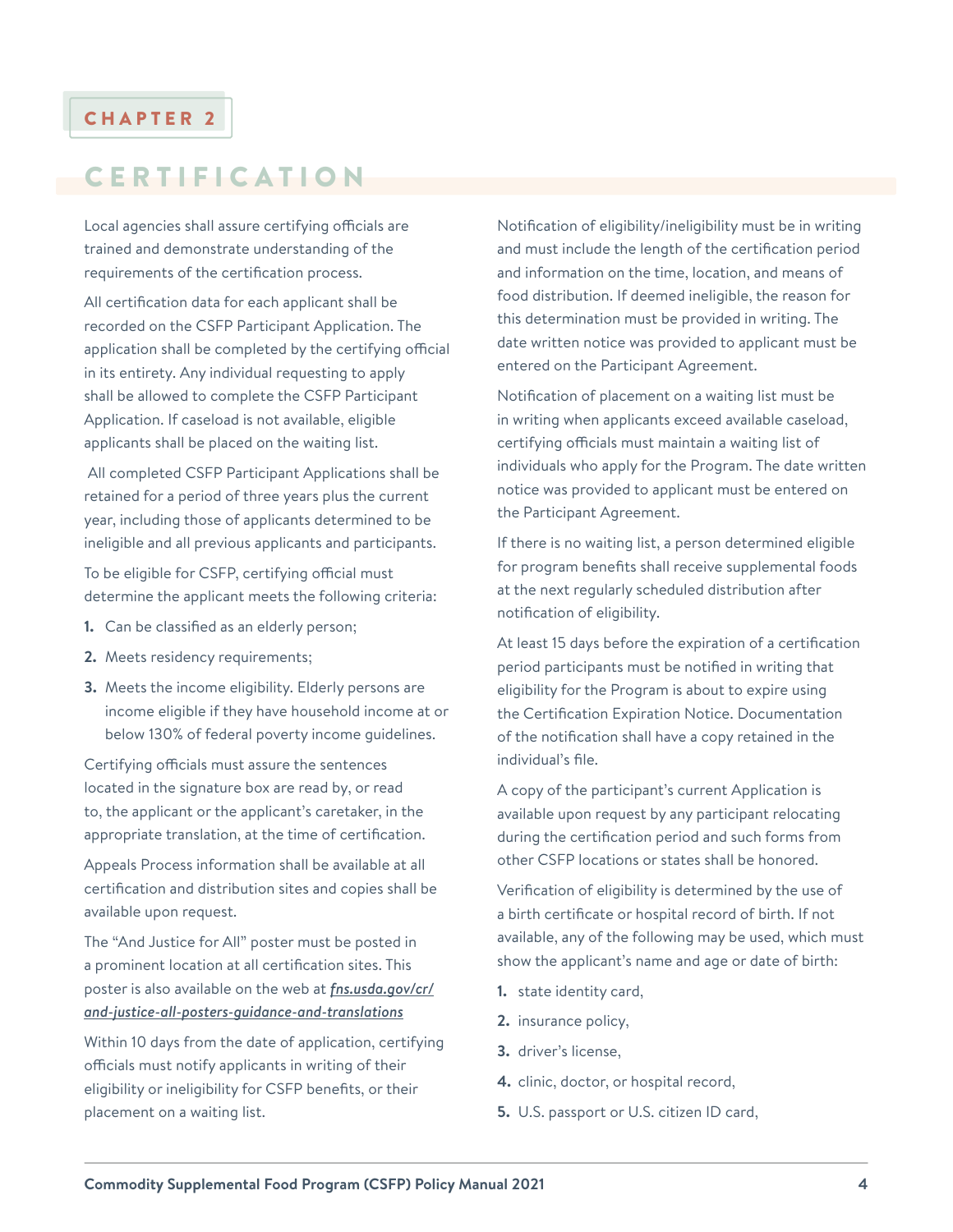- **6.** marriage or divorce record,
- **7.** voter's registration,
- **8.** military record.

Local agencies are authorized to serve residents from counties within their normal service area as defined by SCDA. In special cases, local agencies may serve residents from counties outside their service area as long as the area does not overlap another local agency's CSFP service area.

Local agencies will establish distinct, non-overlapping service areas for distribution and certification sites under their jurisdiction.

Elderly persons living in nursing homes are not eligible for CSFP benefits.

Verification of residency may include a utility bill, driver's license, welfare identification card, a letter addressed to the applicant, or an indication from an employer that residency is in South Carolina.

South Carolina is an income self-declaration state.

Income is gross cash income before any deductions. The local agency shall count as income the following:

- **1.** Monetary compensation for services, including:
	- **a.** Wages or salary.
	- **b.** Commissions.
	- **c.** Fees.
	- **d.** Tips.
	- **e.** Farming self-employment.
	- **f.** Non-farming self-employment.
	- **g.** Rental property.
	- **h.** Royalties.
- **2.** Social Security benefits.
- **3.** Public assistance or welfare payments.
- **4.** Unemployment compensation.
- **5.** Strike benefits.
- **6.** Workmen's compensation.
- **7.** Pensions, retirement pay or annuities.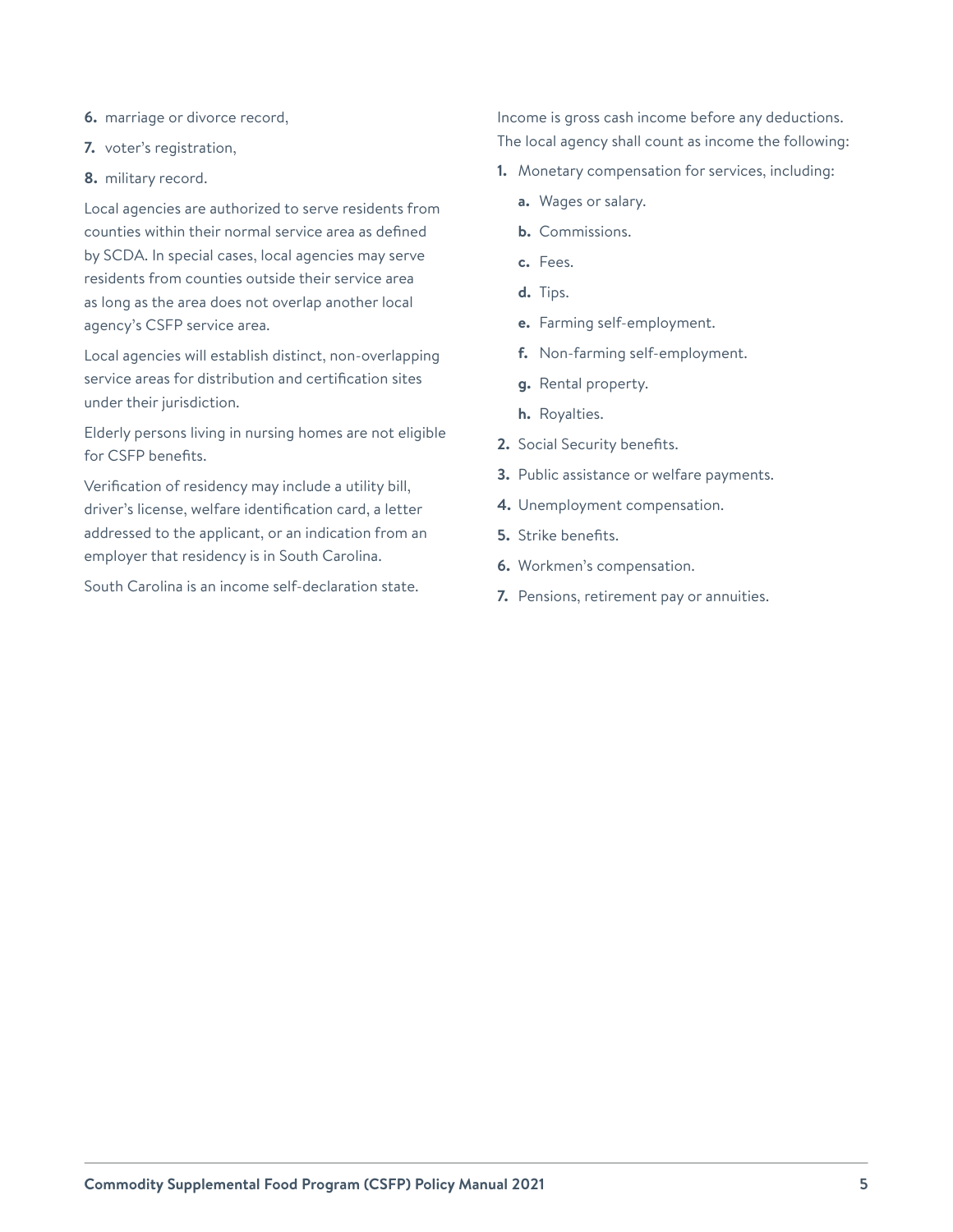### <span id="page-6-0"></span>WAITING LISTS

The South Carolina Department of Agriculture assigns caseload to each local agency, who in turn allots caseloads to each certification site. When applications exceed the assigned caseload level the local agency shall assure the certification site implements a waiting list. Only certified applicant's will be place on the waiting list.

Applicants on the waiting list will be served on a first come first serve basis when caseload slots become available. Examples of when slots may become available are:

- **1.** The certification period is not extended for an elderly participant.
- **2.** Current participant moves from the area, moves to a nursing home, or voluntarily stops participating in the program.
- **3.** Participant is discontinued or disqualified.
- **4.** Site received additional caseload slots.
- **5.** Upon the death of a current participant.

When waiting lists are required, available caseload

authorizations must be offered to the first individual listed. Reasonable efforts must be made to contact individuals in the order they were placed on the list until all available caseload authorizations are filled.

When there are waiting applicants, at least 15 days before the expiration of a certification period, participants not eligible for certification extension must be notified in writing that eligibility for the Program is about to expire. Notification of appeal rights is not required at the expiration of a certification period, per 7 CFR 247.33(a).

Sites must establish a monthly distribution period ending prior to the end of the distribution month. All participants must be notified of the distribution period and of the "No Show" policy when boxes are not picked up during the monthly distribution period.

When there are "No Shows" or when boxes remain undistributed after the monthly distribution period, sites must contact individuals on the waiting list starting with the first person on the list as indicated above to fulfill the assigned monthly caseload.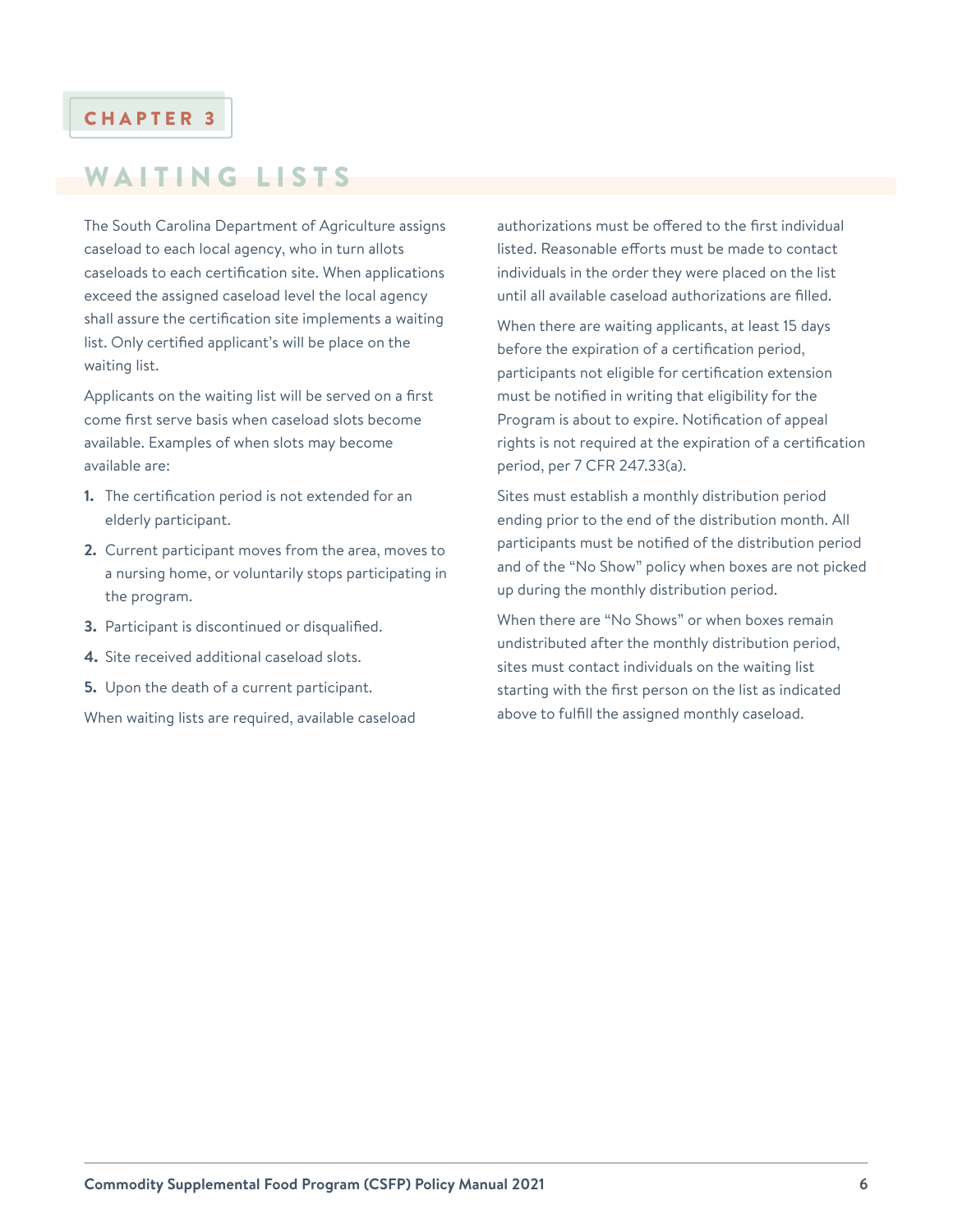### <span id="page-7-0"></span>ADVERSE ACTION NOTIFICATIONS

When certification periods expire, appeal rights notification is not required per 7 CFR 247.33(a). Certification and extension of certification periods depends on caseload availability, whether applicants are waiting, and eligibility.

A person found ineligible for the Program during the certification process shall be advised in writing of the reasons for ineligibility and of the right to a fair hearing by Notice of Eligibility Determination within 10 days from the date of application. The date written notice was provided to participant must be entered on the Participant Application.

If a local agency has evidence that a participant is no longer eligible for CSFP benefits during the certification period, it must provide the participant with a written notification of discontinuance including the reason for discontinuance at least 15 days before the effective date of discontinuance using the Closure Notification Letter. Documentation of the notification shall have a copy retained in the individual's file.

If a participant is no longer eligible for CSFP benefits due to violation of the established "no-show" policy, the local agency must provide the participant with a written notification of discontinuance including the reason for discontinuance at least 15 days before the effective date of discontinuance Notification of Removal from Program. Documentation of the notification shall have a copy retained in the individual's file.

If a local agency does not have sufficient resources, such as a sufficient number of caseload slots, to continue providing benefits to the participant(s) for the entire certification period, it must provide the participant(s) with a written notification of discontinuance including the reason for discontinuance at least 15 days before the effective date of discontinuance. Documentation of the notification shall have a copy retained in the individual's file.

CSFP applicants or participants, or caretakers of applicants or participants, who commit program violations may be disqualified for a period of up to one year in accordance with 7 CFR 247.20. The local agency must provide the individual with written notification of disqualification for CSFP including the effective date and period of disqualification and the reason for the disqualification at least 15 days before the effective date of disqualification using Closure Notification Letter. Program violations include the following actions:

- **1.** Intentionally making false or misleading statements, orally or in writing;
- **2.** Intentionally withholding information pertaining to eligibility in CSFP;
- **3.** Selling commodities obtained in the program, or exchanging them for non-food items;
- **4.** Physical abuse, or threat of physical abuse, directed at program staff; or
- **5.** Participating in two CSFP sites at the same time.

Disqualification may be waived if the local agency determines that disqualification would result in a serious health risk. Waiver of disqualification must be documented and retained in the participant's file. A participant who commits three program violations that involve fraud must be permanently disqualified from participation in CSFP. In accordance with 7 CFR 247.20 (b), for the purposes of this program, fraud includes:

- **1.** Intentionally making false or misleading statements to obtain CSFP commodities;
- **2.** Intentionally withholding information to obtain CSFP commodities; or
- **3.** Selling CSFP commodities or exchanging them for non-food items.

The Closure Notification Letter must be used because it includes a statement of the individual's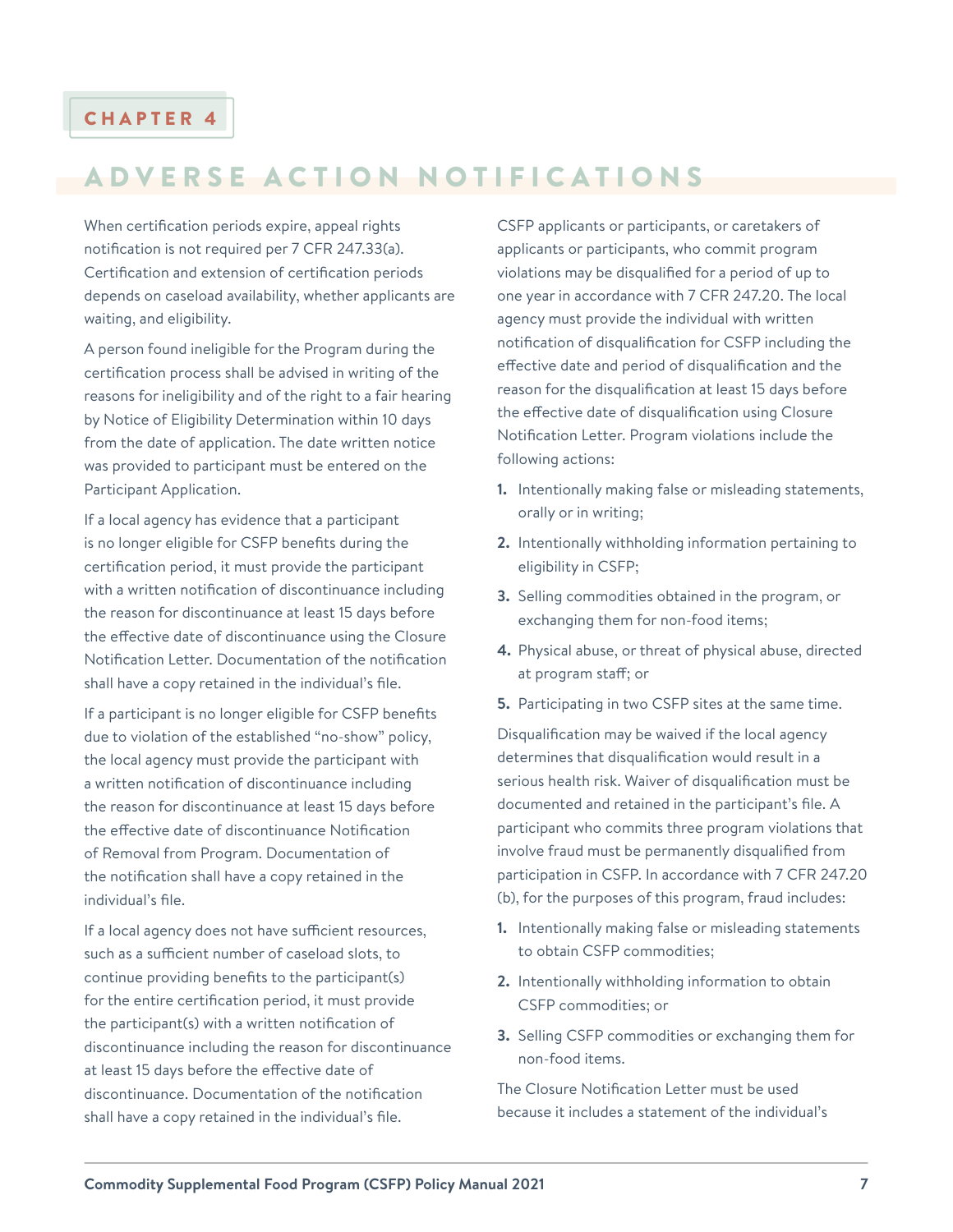<span id="page-8-0"></span>right to appeal the adverse action through the fair hearing process and a statement that informs the individual that program standards are applied without discrimination by race, color, national origin, age, sex or disability.

Individuals wishing to appeal ineligibility for, discontinuance of or disqualification for CSFP benefits have 60 days from the date of notice of adverse

action. A request for a hearing is defined as any clear expression by the individual, guardian, or other representative that an opportunity to present its case to a Hearing Officer is desired.

See *[Chapter 12](#page-11-0)* for details about fair hearings for individuals. The "Appeals Process" shall be posted at all certification and distribution sites and copies shall be available upon request.

### CHAPTER 5

### CERTIFICATION PERIOD

Each participant shall be certified at the time of entrance into the program for the period extending to the following January. All applicants are recertified every January.

Each certification period should allow for the issuance of food to the end of the month in which eligibility expires.

Each participant shall be notified in writing at least 15 days before the expiration of each certification period that eligibility for the Program is about to expire using Notice of

Recertification. Documentation of the notification shall be maintained with a copy retained in the individual's file.

### CHAPTER 6

### TRANSFER OF CERTIFICATION

Local agencies and/or certification sites upon request will help facilitate a participant who relocates during the certification period.

Local agencies and/or certification sites shall facilitate the transfer of certification forms or similar documents issued by other states to other local agencies.

The verification of certification is valid until the certification period expires and shall be accepted as proof of eligibility for Program benefits.

If a receiving local agency has waiting lists for participation, the transferring participant shall be placed on the list ahead of all waiting applicants.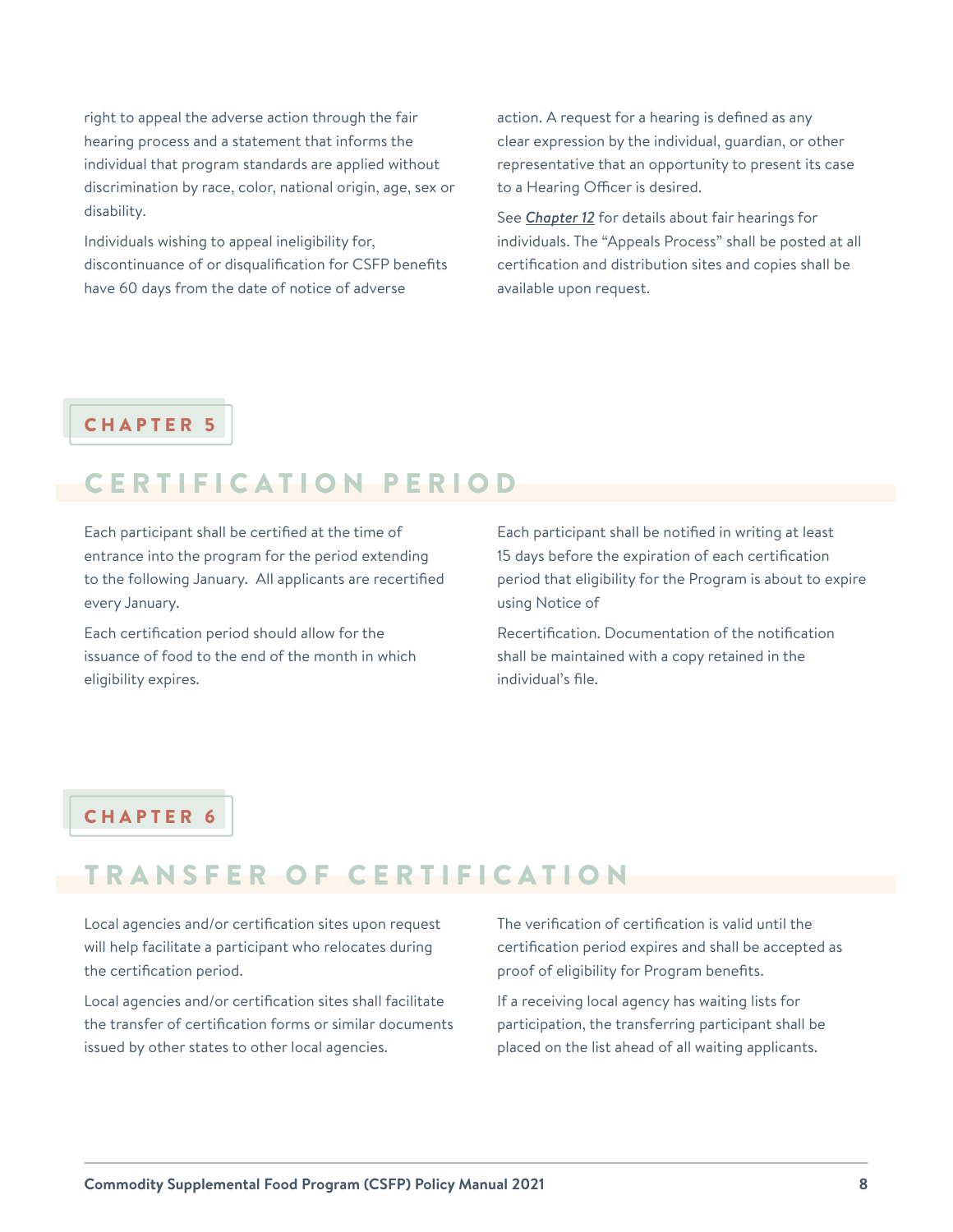### <span id="page-9-0"></span>DUAL PARTICIPATION

The following sentences appear in the signature box of the application and must be read by, or read to, the applicant or the applicant's caretaker, in the appropriate translation, at the time of certification. "I am aware that deliberate misrepresentation may subject me to prosecution under applicable State and Federal statutes. I am also aware that I may not receive CSFP benefits at more than one CSFP site at the same time."

Local agencies shall establish safeguards against dual participation in two different CSFP programs at the

same time by establishing procedures that identify participants who are participating in two different programs or by establishing specific service areas for each distribution site.

Participants disqualified as a result of dual participation must be notified in writing at least 15 days before the effective date of disqualification using Notification of Removal from Program, Documentation of the notification shall be maintained on a log or a copy retained in the individual's file.

### CHAPTER 8

### CASELOAD MANAGEMENT

The SCDA is granted caseload for the calendar year by the USDA Food and Nutrition Service. South Carolina has been granted a caseload of 6,338 for 2021.

USDA announces caseload allocation annually by December 31 or within 30 days after enactment of appropriations legislation covering the full fiscal year, whichever comes later. USDA evaluates requests for expansion caseload based on the actual caseload served during the previous federal fiscal. A State's base caseload will be the highest average level served during either the entire federal fiscal year or the final quarter of the federal fiscal year. If a State serves less than an average of 100% of the assigned caseload, then the base caseload for the next calendar year will be set at the highest average level served.

SCDA allocates caseload to contractors based on the contractors' requests, their demonstrated capabilities, projected CSFP eligible population within their service area and actual number of participants served during the previous fiscal year.

Contractors shall allocate caseload to each distribution and certification site based on available caseload, estimated eligible population and the site capacity.

The authorized caseload assignment will be made in terms of a monthly level, i.e., a caseload assignment of 500 authorizes 500 participants to receive food packages each month for the caseload cycle (January 1 through December 31).

The State Agency may adjust caseload allocations when a local agency consistently fails to serve its assigned caseload.

Local agencies must report the number of participants who actually receive food packages each month on the FNS-153.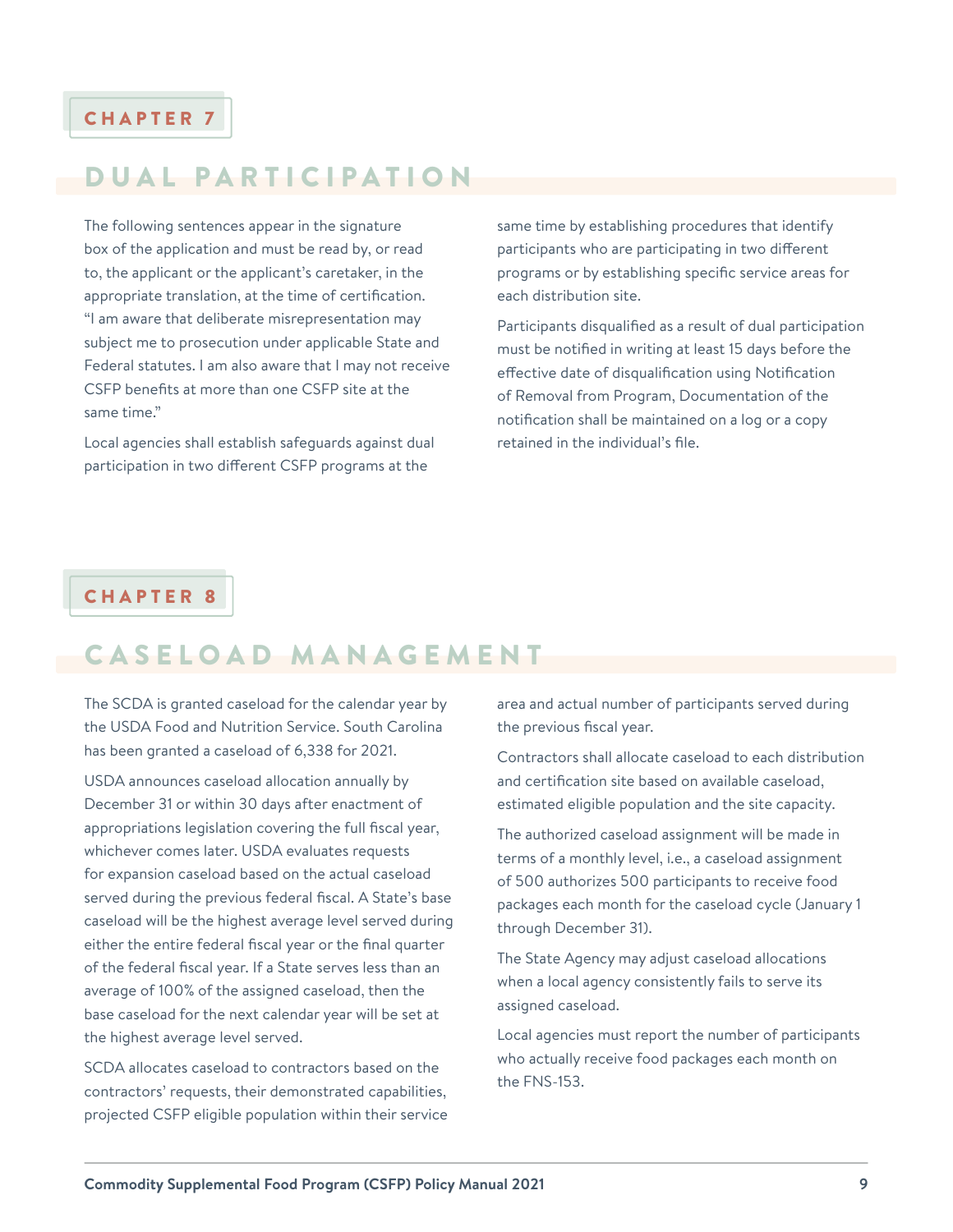<span id="page-10-0"></span>Local agencies shall monitor participation to assure maximum use of caseload and to maintain caseload at assigned levels. If a distribution site consistently fails to serve its assigned caseload, local agencies should redistribute caseload to other distribution sites where waiting lists are being maintained.

Fluctuations in participation are expected. Monthly monitoring will allow local agencies to adjust outreach efforts appropriately. If participation is below the authorized level, outreach efforts should be directed to contact and enroll

### CHAPTER 9

### PARTICIPANT NO-SHOW POLICY

Local agencies shall establish a "no-show" policy stating the maximum allowable periods that persons may fail to pick-up food packages and remain enrolled in the program is two consecutive months.

The "no-show" policy shall be posted in a prominent location and each participant shall be informed of this policy during certification and recertification.

Elderly participants who are required to be in the hospital for extended stays retain their participant status. They should not be removed from the program for missing two consecutive months. They can be issued food for any month within their certification period for which they had at least one day at home. If they have extended hospital stays covering every day of the month, they should not receive a food package for that month.

Violation of the "no-show" policy shall result in discontinuance of CSFP benefits. If a participant violates the established "no-show" policy, the local agency must provide the participant with a written notification of discontinuance including the reason for discontinuance at least 15 days before the effective date of discontinuance. Documentation of the notification shall be maintained on a log or a copy retained in the individual's file.

Participants who are removed from the program for violation of the "no-show" policy are allowed to reapply for benefits unless they have violated the "no-show" policy twice previously. If a waiting list exists, participants reapplying after violating the "no-show" policy must be treated the same as all applicants and must be placed on the list in the order which they applied. Participants who violate the "no-show" policy a third time within a twelve-month period must be disqualified from CSFP for a period of up to one year, unless the local agency determines that disqualification would result in a serious health risk.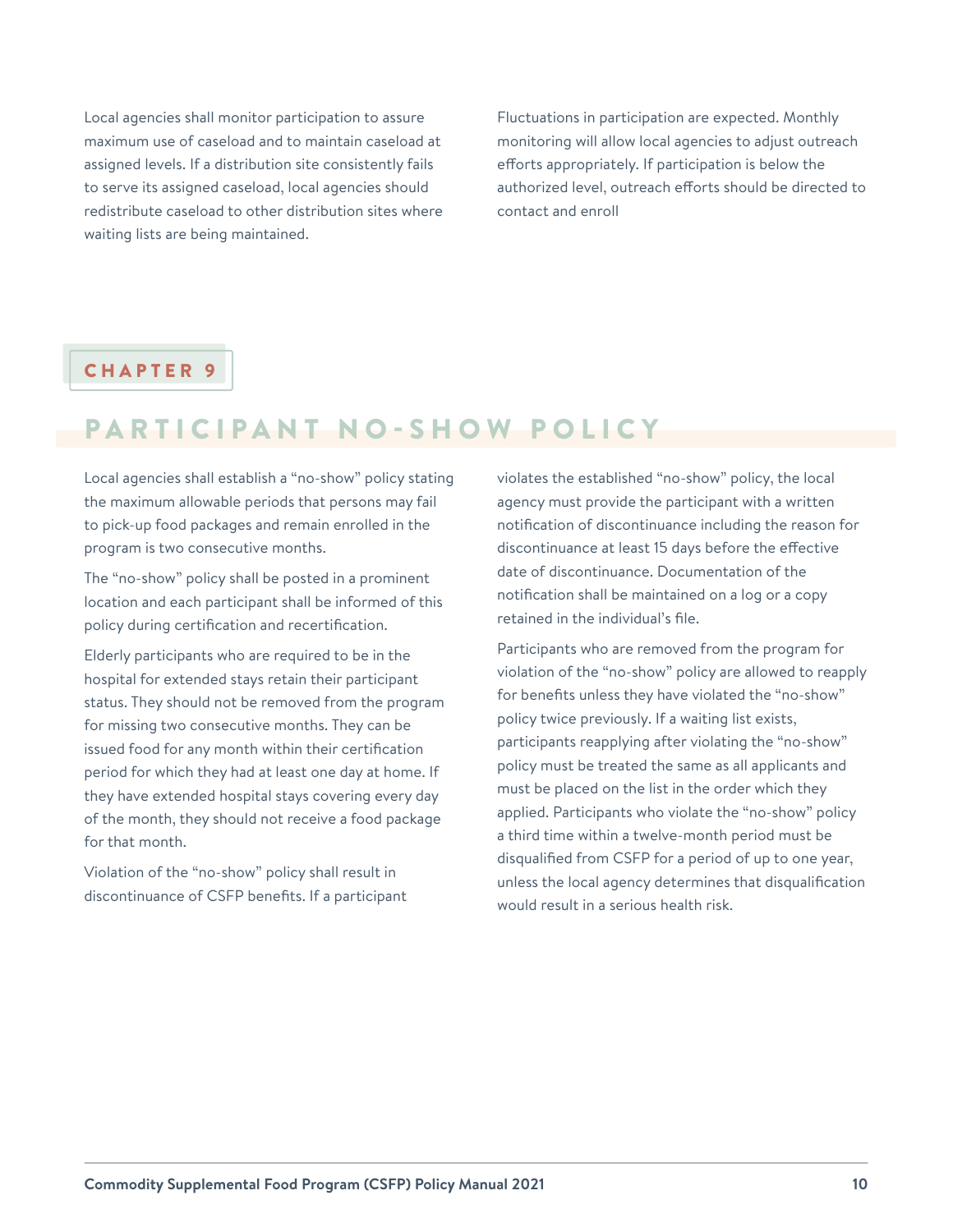### <span id="page-11-0"></span>OUTREACH EFFORTS

Outreach to elderly populations is required and may be conducted through the Area Agencies on Aging, as well as through a variety of community venues. Flyers outlining the program benefits and criteria for participation are available to the agencies and the senior centers they serve.

The SA works closely with Local Agencies to assure that all outreach activities are conducted in accordance with federal regulations and the State Plan. Local agencies can create flyers to post and/or distribute to local businesses and other community agencies announcing the availability of the program and where to go to get benefits.

### CHAPTER 11

### HOMEBOUND ELDERLY

Local agencies shall coordinate efforts with the distribution sites to meet the needs of homebound elderly to conduct certification and delivery of food packages. Local agencies shall also allow designated proxies to pick up food packages for homebound elderly individuals.

When appropriate, local agencies shall conduct training to volunteers in the communities to take applications

to elderly persons and to collect appropriate information and documentation. Actual certification of the homebound elderly shall occur at certification sites.

Food packages shall be delivered directly by the local agency, by volunteers and/or proxies. The homebound or the proxy shall be required to sign a roster or receipt upon delivery of the food package.

### CHAPTER 12

### NUTRITION EDUCATION

The Local Agency shall make nutrition education available to all participants at the time of certification in order to address the following subject matter:

- **1.** The nutritional value of CSFP foods, and their relationship to the overall dietary needs of the population groups served;
- **2.** Nutritious ways to use CSFP foods;
- **3.** Special nutritional needs of participants and how these needs may be met;
- **4.** The importance of health care, and the role nutrition plays in maintaining good health; and
- **5.** The importance of the use of the foods by the participant to whom they are distributed, and not by another person.

The SA or Local Agency or another agency with which it has signed an agreement may use CSFP foods to conduct cooking demonstrations as part of the nutrition education provided to program participant, but not for other purposes.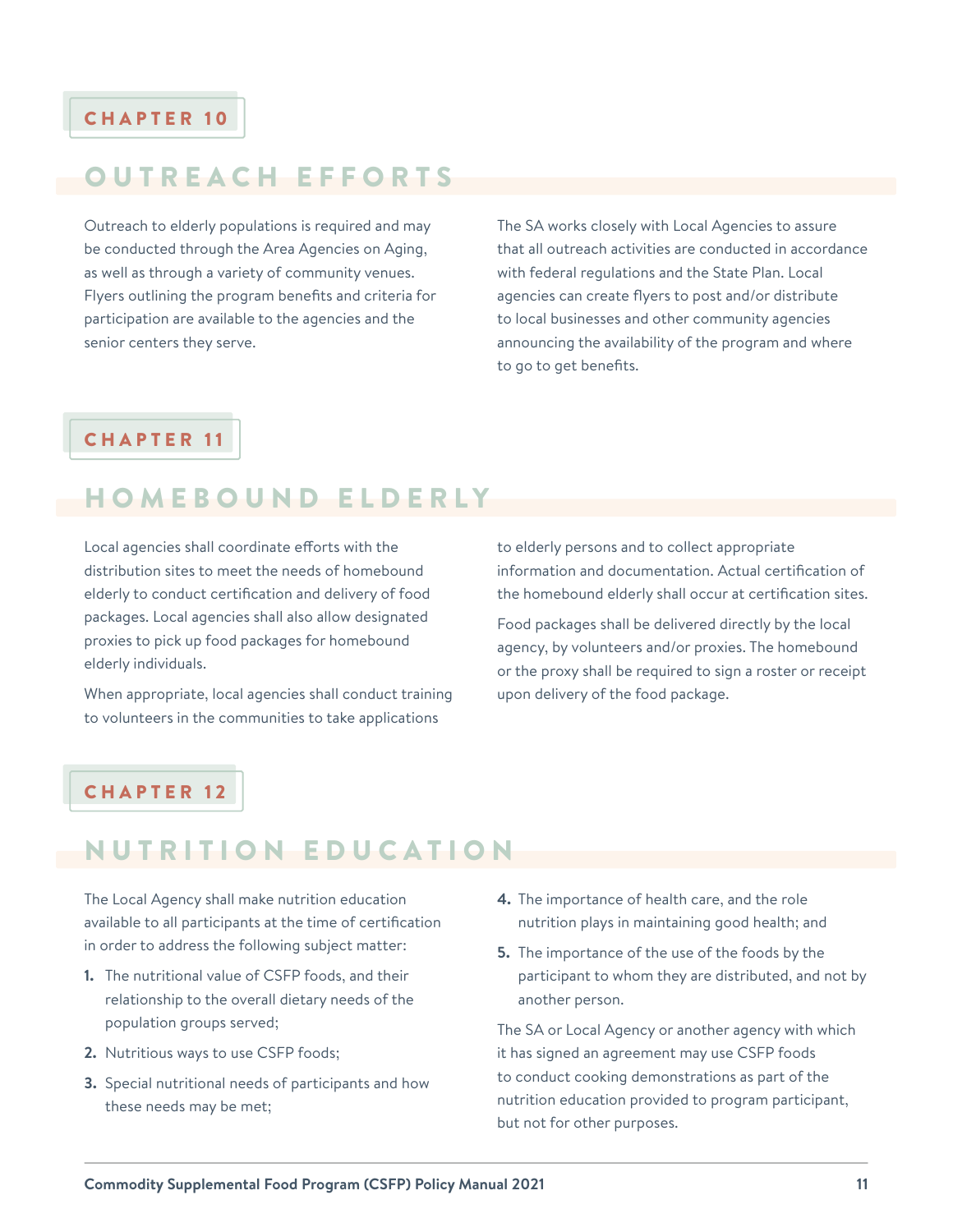### <span id="page-12-0"></span>MULTI-FOOD ORDERING AND RECEIVING

Multi-food orders are placed in the Web Based Commodity Supply Chain Management (WBSCM) system. Level 1 Access to USDA's eAuthorization system and proper linkage are prerequisites to access WBSCM. At least one person at each local agency must apply for Level 1 Access to USDA eAuthorization.

Each local agency has an established monthly delivery schedule, designated by FNS.

Each local agency will place their order prior to the order deadline and notify the state agency once the

order has been placed. The carrier contacts the local agency to confirm delivery and schedule the time. The local agency must follow the instructions in the USDA publication "FNS Handbook 501" regarding inspection, over, short or damaged shipments, and out of condition commodities. The local agency completes the Bill of Lading (BOL) with printed name of receiver, receiver's signature, quantity verification, receipt date and, for refrigerated product, temperature on arrival and submit it in WBSCM within 24 hours.

### CHAPTER 14

### FOOD PACKAGE ASSEMBLY

Foods required to be included in food packages are listed in the Commodity Supplemental Food Program Maximum Monthly Distribution Rates.

Partial food packages MAY NOT be distributed.

CSFP commodities may not be used for outreach, refreshments, or for any purposes other than distribution to, and nutrition education for, CSFP participants.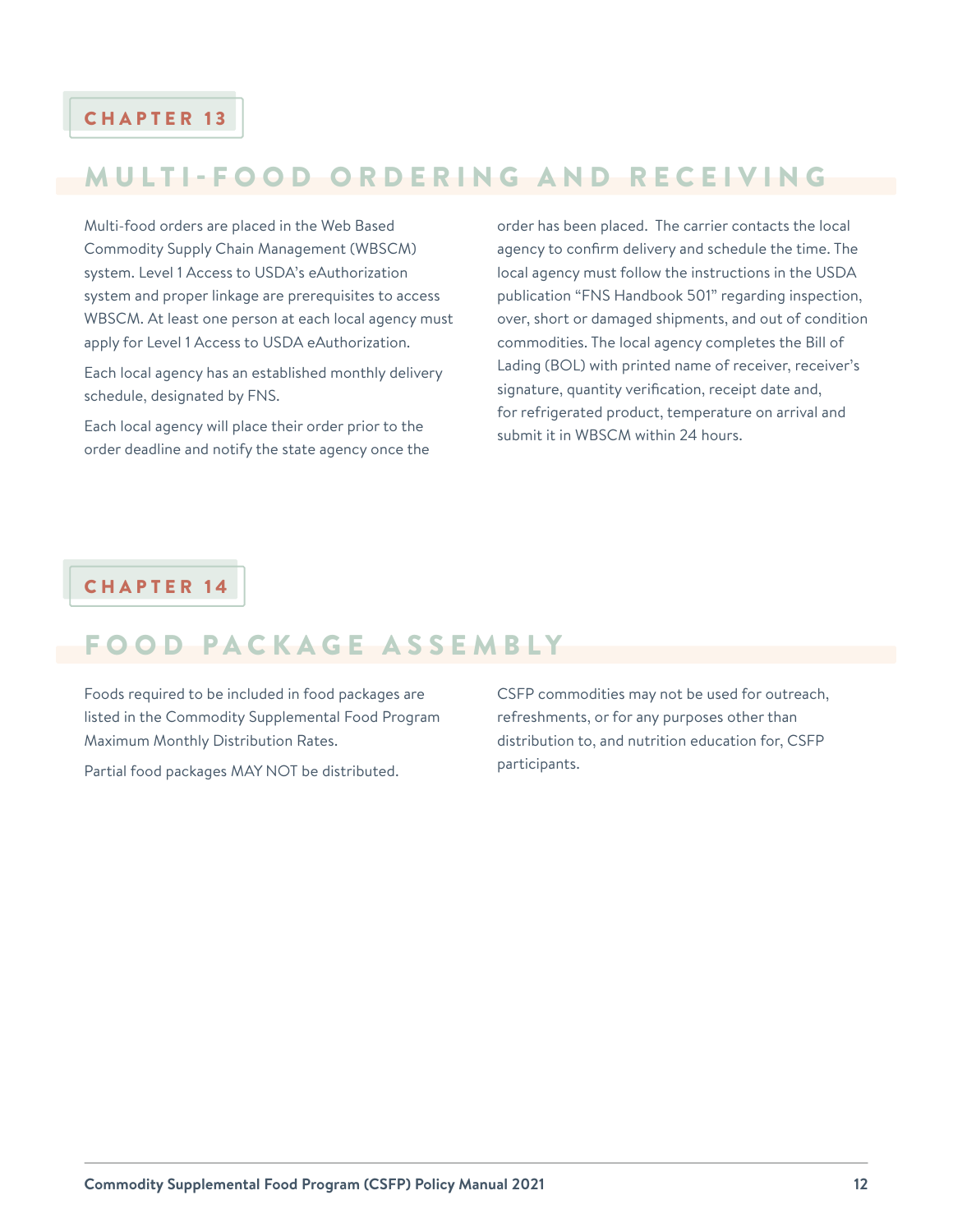### <span id="page-13-0"></span>FOOD PACKAGE DISTRIBUTION

Local agencies are responsible for recruiting and/or establishing food distribution sites.

Each site must conform to local, state and federal health standards and must enter into an agreement with the local agency to assure proper food handling, storing, and distribution procedures and recording requirements are maintained.

The local agency shall provide to the state agency the name and address of each certification, food distribution and storage site under its jurisdiction annually, when any information changes, and when written agreements are established, to the SA.

The written agreements with other agencies shall be on file with the local agency and the sub-distributing agency.

If local agencies allow distribution sites to store commodities, local agencies shall assure that distribution sites under their jurisdiction provide adequate care and security for the food while in their possession. Foods shall be stored in adequate and secured areas at each distribution site to safeguard them from spoilage, infestation, fire and other losses.

Participants pick up food packages at their designated distribution site once each month during the distribution site's normal hours of operation. Staff at the site shall verify recipient identity and eligibility prior to distributing the foods and shall require the participant or proxy to sign for the receipt of food packages.

Local agencies may permit the use of proxies if procedures are in place to deter fraud. At a minimum, such procedures must:

- **1.** Require that the participant authorizes proxies in writing (On application)
- **2.** Require that records of proxy designations be maintained on file;
- **3.** Require that the proxy provide some form of

identification prior to completing the certification, recertification, or food package distribution process; and

**4.** Determine whether participants receive the food package released to proxies for delivery.

Distribution site staff or volunteers may deliver food packages to homebound participants within 2 working days of a single distribution day. Participants or authorized proxy must sign for the receipt of food packages.

The frequency of food distribution to participants shall be a one-month food package issued each month for the current month. Food shall not be issued in the current month for a past month except when food packages are delivered to homebound participants and a single distribution day falls less than five working days from the end of the month.

When undistributed food packages remain after distribution, the packages shall be offered to the first applicants on the waiting list. Recipients of such packages must be advised that there is no guarantee of a food package the following month.

When undistributed food packages remain at the end of the month the distribution site must report the number of boxes remaining and the unique content code for each box to the local agency.

Undistributed food packages remaining at the end of the month shall be included in the local agencies end of the month physical inventory on the FNS 153.

Participants shall not be required to make any payments, or provide any materials or services in connection with the receipt of CSFP commodities and, they shall not be solicited in connection with the receipt of CSFP commodities for voluntary cash contributions for any purpose.

Distribution of supplemental foods shall not be used as a means for furthering the political interest of any person or party.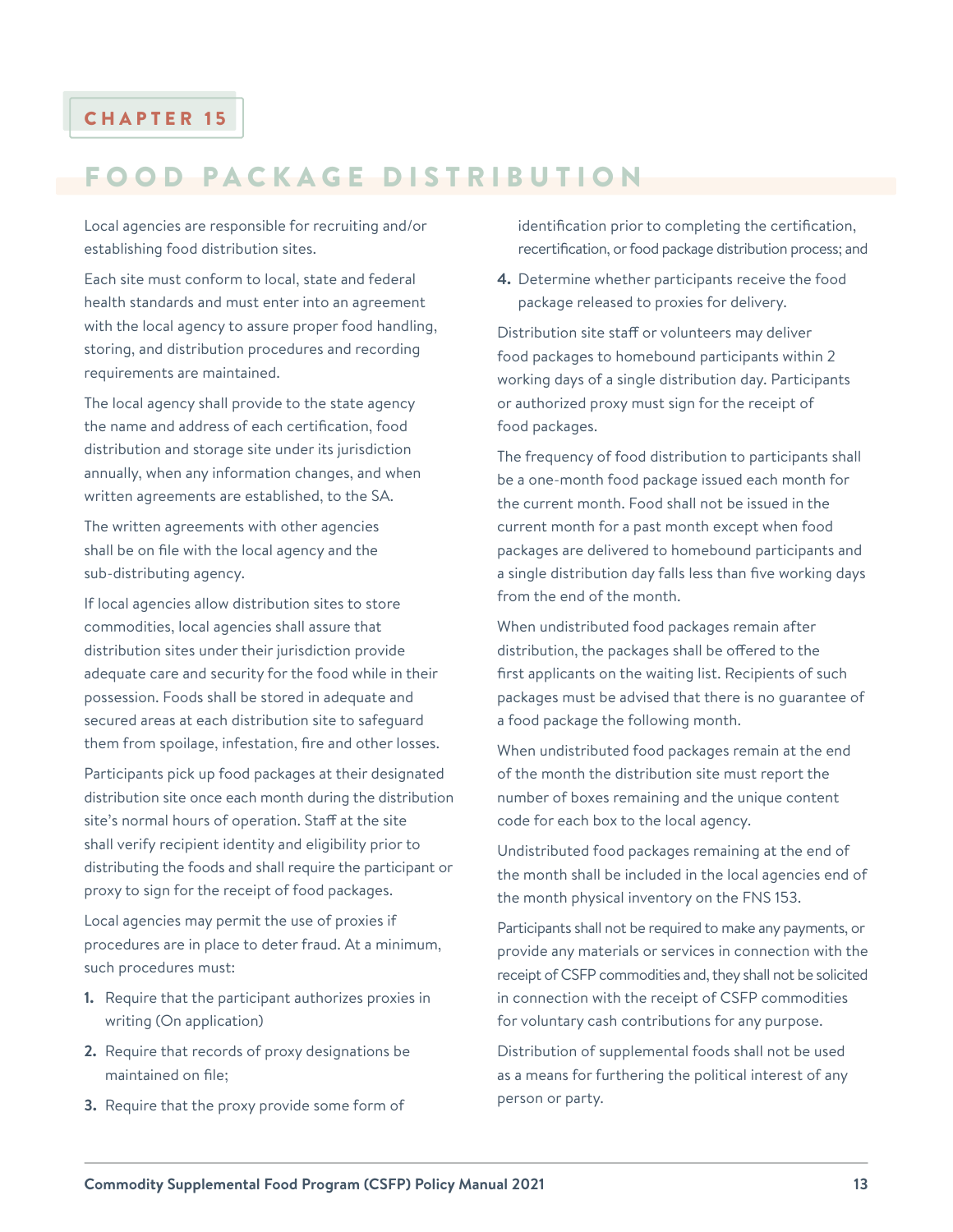### <span id="page-14-0"></span>INVENTORY CONTROL AND REPORTS

The State provides an electronic copy of the FNS 153 to each food bank. The FNS 153 carries over the ending inventory from the previous month to provide the beginning inventory for the report month. Local agencies must enter food receipts, distributions or issuances and all other commodity activity for the report month.

Local agencies must conduct a per unit month-end physical inventory of all commodity foods on hand including the content of undistributed food packages located in the warehouse and at distribution sites.

Local agencies shall compare the agency-wide per unit physical inventory with the ending inventory calculated on the FNS 153. The ending inventory calculated on the FNS 153 must equal the physical inventory amounts.

If the physical inventory differs from the ending inventory reflected on the FNS 153, the local agency must show positive or negative adjustments to cause

the calculated ending inventory to agree with the actual physical inventory amounts.

A written explanation is required for every inventory adjustment.

The FNS 153 must be submitted to the State by the 15th day of the following month, unless otherwise specified by the State agency upon delivery of the reporting form for that month.

The local agency must report food losses due to damage, spoilage or infestation. A written explanation is required for every food loss item.

If neglect, carelessness, and/or willful mishandling cause damage to or loss of USDA donated food or if USDA donated foods are used or distributed improperly, local agencies, warehouse personnel and other persons are subject to a claim determination and the corresponding repayment responsibility.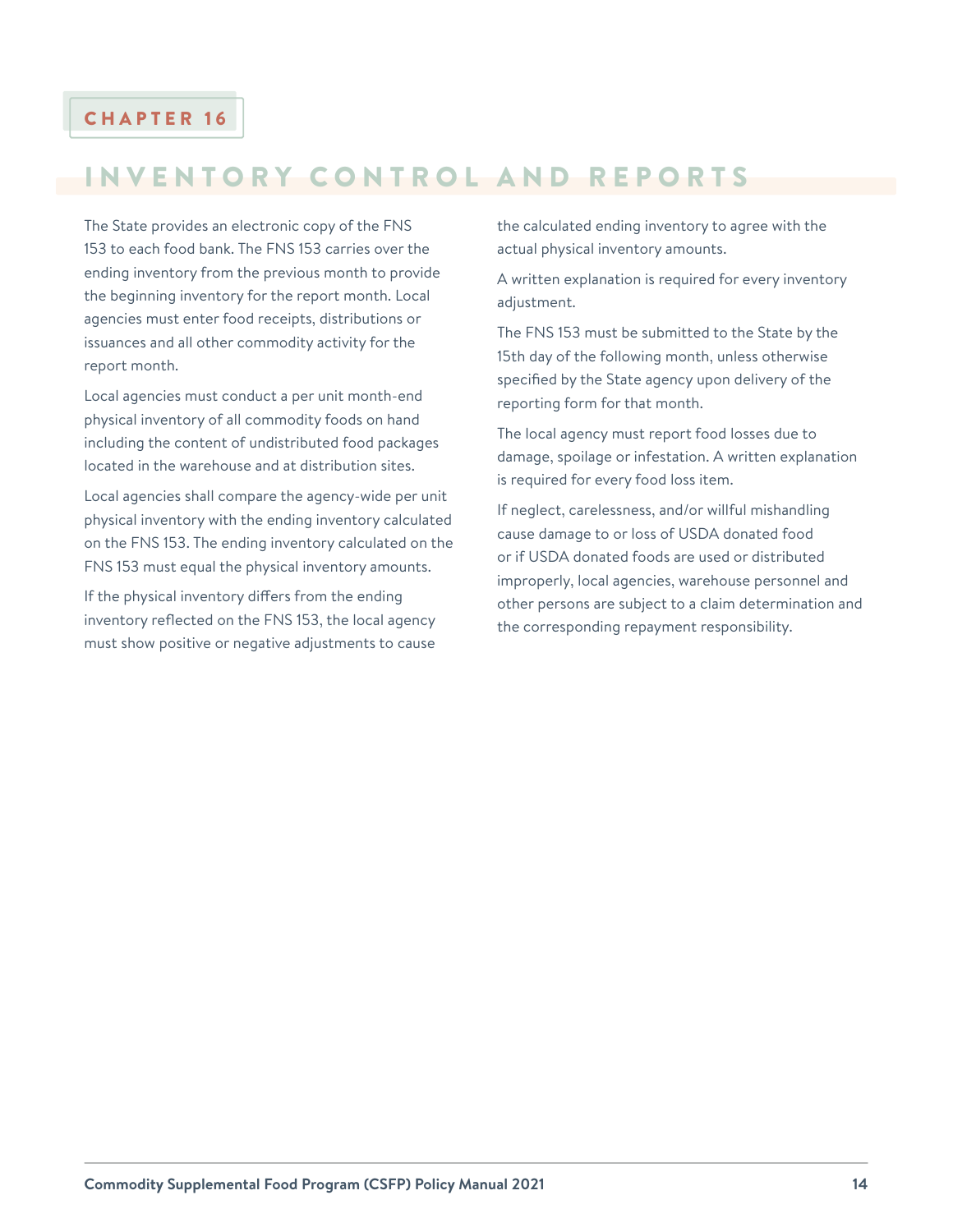### <span id="page-15-0"></span>MANAGEMENT EVALUATION

The State evaluates program administration on an ongoing basis by reviewing financial reports, audit reports, food orders, inventory reports, and other relevant information.

At least once every two years, the State performs an on-site review of local agencies, storage facilities, and distribution/certification sites. As part of the onsite review, the State evaluates all aspects of program administration, including certification procedures, nutrition education, civil rights compliance, food storage practices, inventory controls, and financial management systems. The SA also reviews distribution/ certification sites at random.

Following the monitoring review, the local agency will receive a copy of the report with instructions to submit

a corrective action plan if areas of non-compliance are noted. Areas of non-compliance will be reviewed with the local agency representative. The Local Agency is required to respond to all corrective actions within 45 calendar days of the review with a written report and a completed Indicator Sheet.

The SA will review the corrective action plan to assure that the plan is feasible and complete and will contact the local agency if additional action is required.

If significant problems exist and or appropriate corrective actions are not taken, the local agency may be in non-compliance with the contract agreement between the SA and LA. Failure to comply with federal regulation and the contract scope of work could result in termination of the contract and from the CSFP.

### CHAPTER 18

### TRAINING, MONITORING AND TECHNICAL

Local agencies must implement a process for training and evaluation of all staff and volunteers involved in the CSFP including at least one representative from each sub-agency under CSFP agreements with the local agency. Training should be appropriate to the degree and frequency of an individual's involvement in the CSFP. Training shall be documented including date, topics covered, persons attending and sites represented.

There shall be an evaluation component of such training and a mechanism for trainees to provide input.

Local agencies shall provide technical assistance and at least annually, monitor the certification of participants and receipt and issuance of supplemental food on site and at sub-agencies to assure compliance with Program regulations, policies and procedures.

The State provides technical assistance for local agency staff upon request. Seminars and teleconferences shall be provided for periodic updates.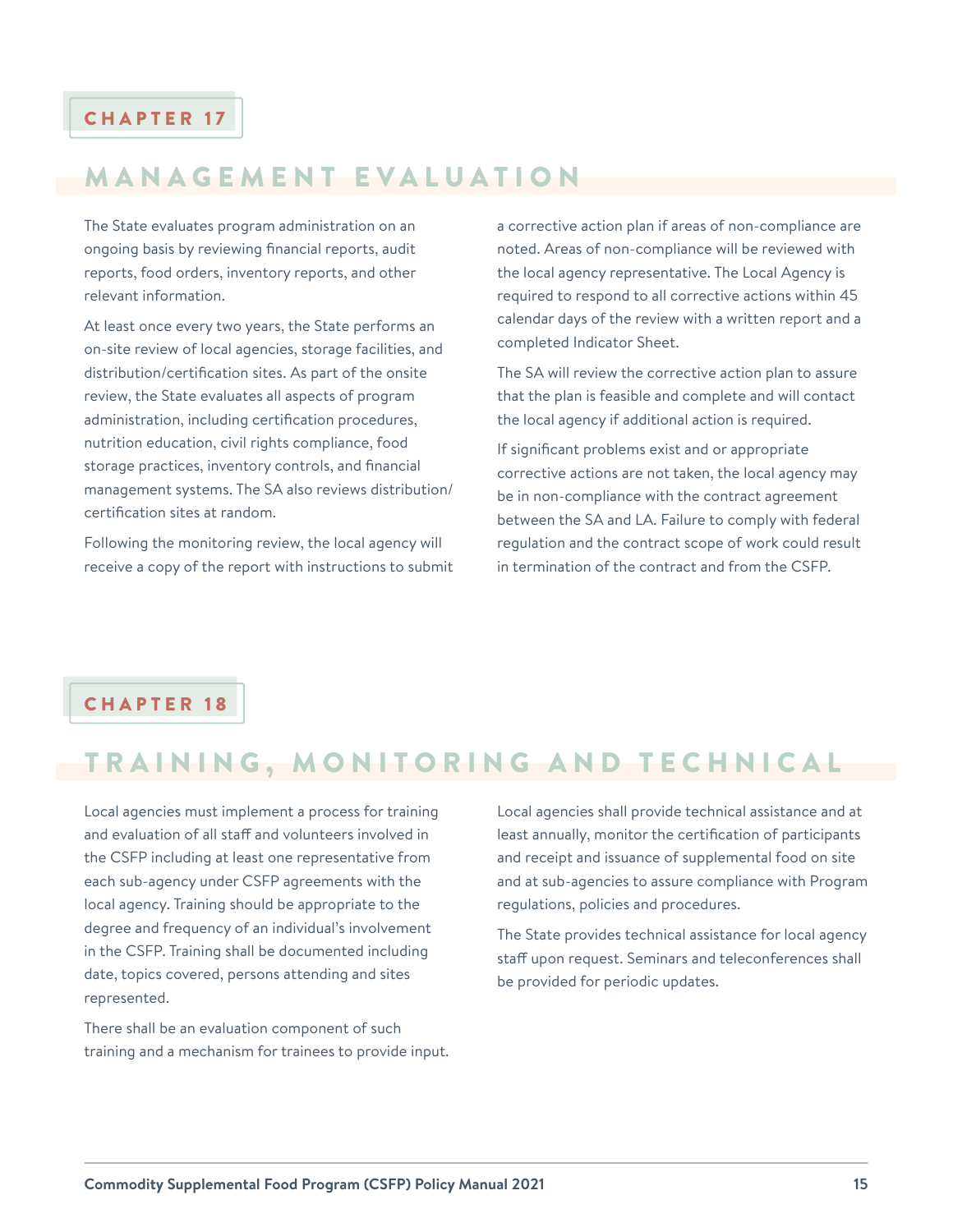### <span id="page-16-0"></span>FINANCIAL MANAGEMENT SYSTEMS

The SCDA financial management assures accurate and timely drawdown of federal funds.

Local agencies are required by contract to follow state and federal procurement procedures. Both the State Agency and local agencies are required to maintain inventory records for all CSFP transactions.

Funds are made available to each of the local CSFP agencies through contracts by the SCDA. The contracts specify the services to be performed according to federal regulations and the state plan of operation. Contracts also specify the allocation

of administrative funds and caseload. All payments for administrative funds are disbursed in the form of reimbursements for administrative costs incurred by the local agency.

The local agencies are responsible for the cost of receiving, storing and distributing the commodities from their location to recipients or other distribution sites. Any claims containing expenses that do not reflect appropriate program expenditures will be adjusted pending further justification from the contractor.

### CHAPTER 20

### ADMINISTRATIVE COSTS

The following expenses are examples of allowable expenses according to 7 CFR 247:

- **1.** Salaries;
- **2.** Fringe;
- **3.** Space Cost;
- **4.** Transportation/Travel;
- **5.** Supplies;
- **6.** Contract Services.

Local agencies wishing to use CSFP program funds to purchase equipment valued at or above \$1000.00 must obtain prior written approval from the State Agency by

submitting a Request for Authorization of Equipment Purchases. Describe how the purchase will be made in a manner to provide open and free competition. The State Agency must obtain prior written approval from the USDA SERO for equipment purchased in whole or in part with federal funds in excess of \$5,000.00.

Specific examples of unallowable uses of administrative funds in CSFP include:

- **1.** The cost of alteration of facilities not required specifically for the program; and
- **2.** Actual losses that could have been covered by permissible insurance (through an approved self-insurance program or by other means).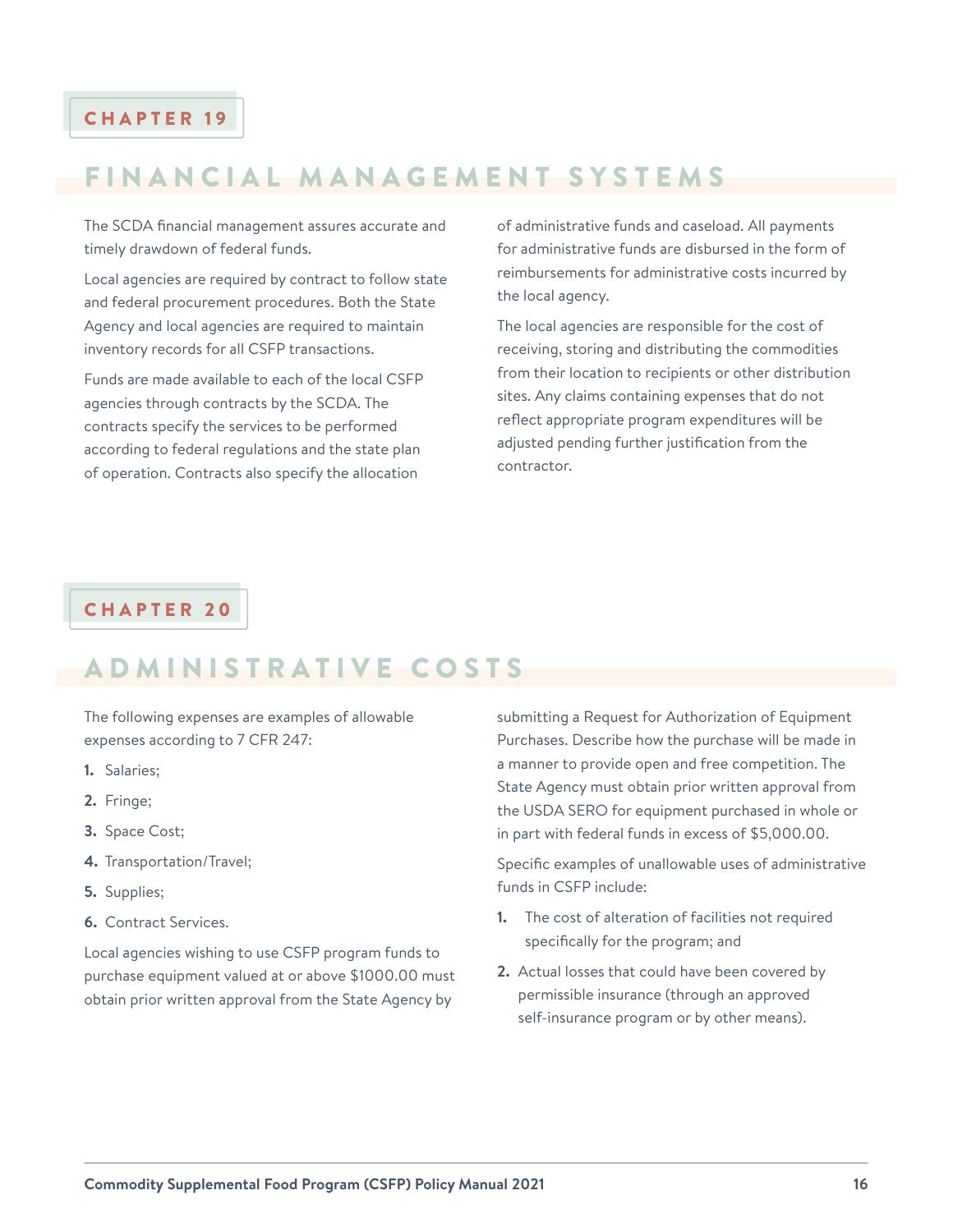### <span id="page-17-0"></span>RECORDS AND REPORTS

All records and supporting documentation shall be retained for a period of 3 years following the end of the federal fiscal year to which the records pertain, or, if they are related to unresolved claims actions, audits, or investigations, until those activities have been resolved.

All records shall be available during normal business hours for federal or state representatives to inspect, audit, and copy.

To be acceptable for audit purposes, all financial and program performance reports shall be traceable to source documentation.

Following is a list of reports, documents, and due dates.

**1.** Form FNS-153, Monthly Report of the CSFP, due by the 15th of the month for the preceding month.

- **2.** The Caseload Monitoring Spreadsheet, due by the 15th of the month for the preceding month.
- **3.** The TEFAP-CSFP Reporting Doc, due by the 15th of the month for the preceding month.
- **4.** FNS Form 191 Racial/Ethnic Group Participation Completed annually for the month of April. This is due to the state by June 15th every year.
- **5.** FNS Form 57 Report of Shipment Received Over, Short and/or Damaged – Required when shipments are received over, short and/or damaged. Local agency must submit with copies of bills of lading to the State within 2 business days after a shipment is received and the State forwards to USDA.

### CHAPTER 22

### PURSUIT OF CLAIMS AGAINST PARTICIPANTS

The pursuit of a claim against a participant to recover the value of CSFP commodities improperly received or used is cost effective when the value exceeds \$100 or 5 months of CSFP benefits. The estimated value of the monthly CSFP benefit is \$20.

For the purposes of this program, fraud includes intentionally making false or misleading statements or intentionally withholding information to obtain CSFP commodities, or the selling or exchange of CSFP commodities for non-food items.

If the local agency determines that the participant or caretaker of the participant, fraudulently received or used the commodities, the local agencies must document the number of months CSFP benefit was

improperly received or used. If at least 5 months of benefits were improperly received or used, a claim against the participant must be pursued.

In pursuing a claim against a participant, the State Agency must:

- **1.** Issue a letter requesting repayment for the value of the commodities improperly received or used.
- **2.** If repayment is not made in a timely manner, take additional collection actions that are cost-effective, in accordance with the standards established by SCDA.
- **3.** Maintain all records regarding claims actions taken against participants.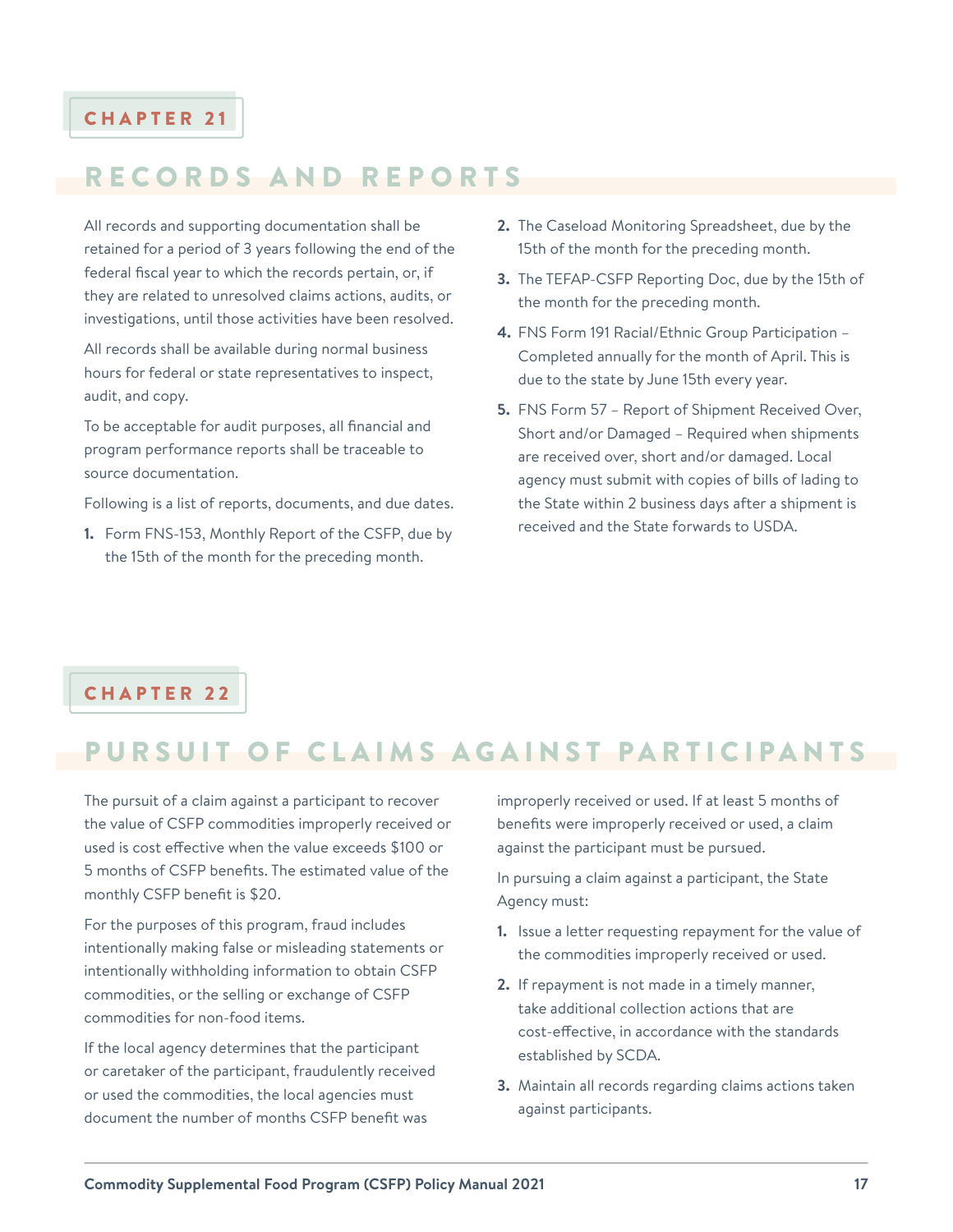<span id="page-18-0"></span>Letters demanding repayment for the value of the commodities improperly received or used must:

- **1.** Advise the participant of the opportunity to appeal the claim through the fair hearing process, and
- **2.** Provide a copy of "Appeals Process."

The local agency must also disqualify the participant from CSFP for a period of up to one year, unless the local agency determines and documents that disqualification would result in a serious health risk.

### CHAPTER 23

### COMPLAINTS

During certification all participants and applicants will be informed of their rights and obligations. Participants will be advised of the policy of non-discrimination and the procedure for filing a complaint if they believe they have been discriminated against.

Depending on the nature of the complaint, the problem will be promptly investigated by the local agency and the person making the complaint will be notified of the results in writing. All persons making complaints must be notified of their right to a fair hearing so they may take further steps should their complaint not be satisfactorily resolved.

Complaints suggesting a potential health hazard will be reported immediately to the South Carolina Department of Agriculture by the local agency. SCDA will immediately refer the matter to the DHEC, the U.S. Department of Agriculture, and the local public health agency for prompt follow-up and resolution.

All complaints will be documented along with appropriate and necessary corrective action. Followup on complaints will be conducted within 45 days of resolution of the complaint to assure that all problems have been corrected.

The distributing agency, in cooperation with the local agency, will investigate promptly complaints received in connection with the distribution or use of donated foods, correct any irregularity, and inform the local agency and SCDA. The distributing agency will maintain documentation on file of complaints and actions taken. SCDA reserves the right to make investigations and has the final determination as to when a complaint has been properly adjusted. Serious irregularities will be reported to USDA by SCDA in writing.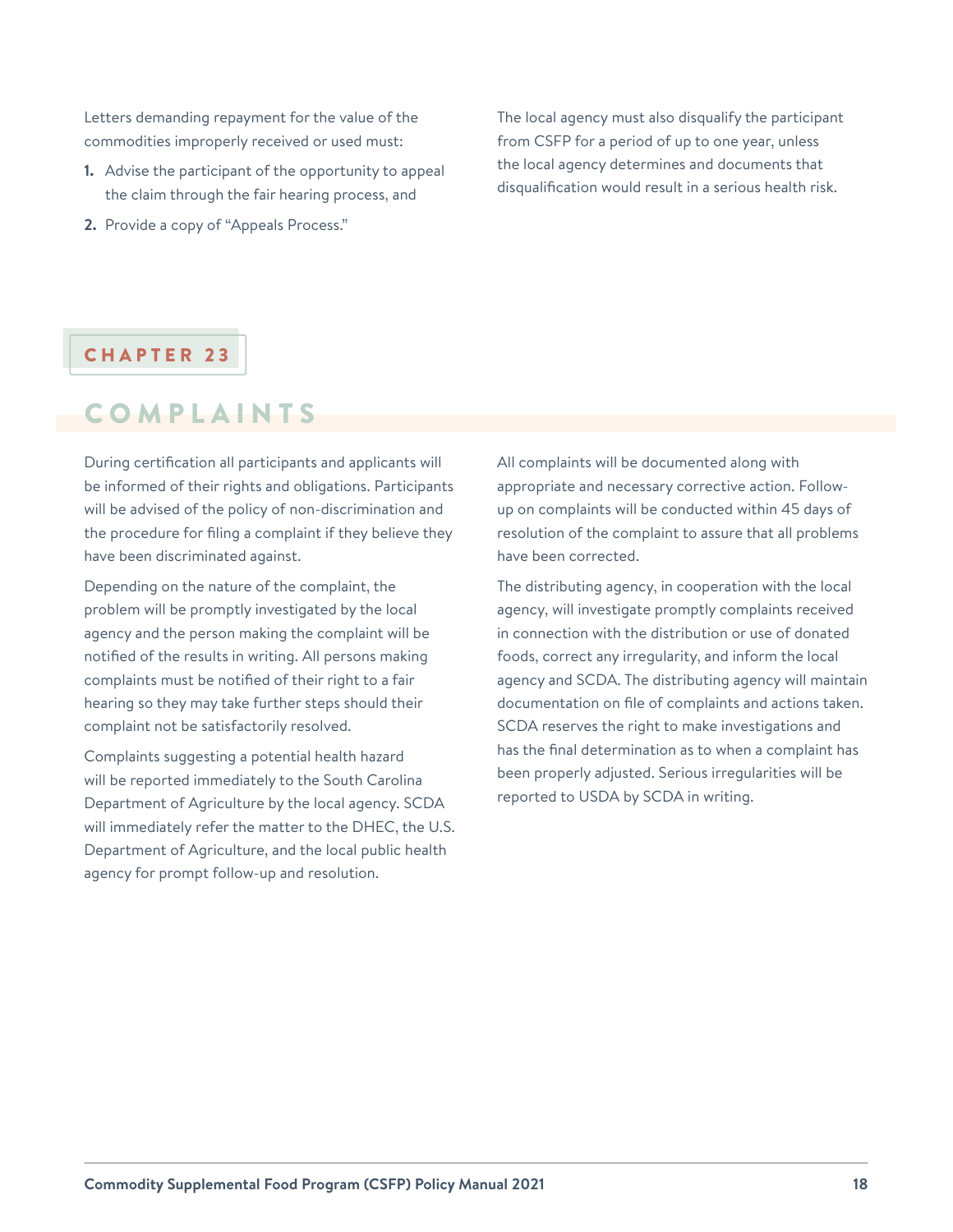### <span id="page-19-0"></span>CIVIL RIGHTS

Each local agency, distribution site, and certification site must display in a prominent location the "And Justice for All" Poster. Translations of this document are also available on the USDA website.

Each local agency and/or each distributing agency shall collect the number of participants receiving food packages by racial/ethnic category during the month of April each year. This count may be collected as a manual head count of food package recipients or may be collected from a review of certification forms. Counts must be submitted by June 15th each year to the State Agency on Form FNS-191 Racial/ Ethnic Group Participation using the instructions and categories provided.

Written materials used to promote or advertise the program must contain the nondiscrimination statement and procedures for filing a complaint. If the material is too small to permit the full statement to be included, the material will at a minimum include the statement, in print size no smaller than the text, that "USDA is an equal opportunity provider and employer." The full authorized statement changes periodically and must be verified by FNS prior to use.

All staff should receive annual training on all aspects of civil rights compliance. Staff should be able to identify a civil rights complaint if received. They should know what to do if they receive a complaint and they should understand that it is the basic right of the individual to file a complaint.

Where a significant proportion of the population of the area served by the local agency is composed of non-English or limited English-speaking persons who speak the same language, program information, except certification forms, shall be provided in the appropriate language orally and in writing. It is the responsibility of the local agency and distributing agency to provide these materials in the appropriate language.

Local agency compliance to Civil Rights requirements is reviewed during the management evaluation and documented on the Monitoring Review form. Local agencies must monitor compliance to Civil Rights requirements by sub-agencies at least annually.

All complaints alleging discrimination based on race, sex, age, color, national origin or disability will be accepted, either verbally or written. In the event of a verbal complaint, the person to whom the allegations are made must write up the elements of the complaint for the complainant. Every effort should be made to have the complainant provide the following information:

- **1.** Name, address, and telephone number or other means of contacting the complainant,
- **2.** The specific location and name of the State agency, local agency, or other sub recipient delivering the service or benefit,
- **3.** The nature of the incident or action that led the complainant to feel discrimination was a factor, and an example of the method of administration that is having a disparate effect on the public, potential eligible persons, applicants, or participants,
- **4.** The basis on which the complainant believes discrimination exists. The bases for nondiscrimination is race, color, national origin, age, disability or sex.
- **5.** The names, telephone numbers, titles, and business or personal addresses of persons who may have knowledge of the alleged discriminatory action, and
- **6.** The date(s) during which the alleged discriminatory actions occurred or, if continuing, the duration of such actions.

All complaints received by the local agency or SCDA, either verbal or written, which allege discrimination shall be referred to the USDA-FNS/SERO and processed in accordance with the complaint processing procedures and timelines in FNS Instruction 113-1.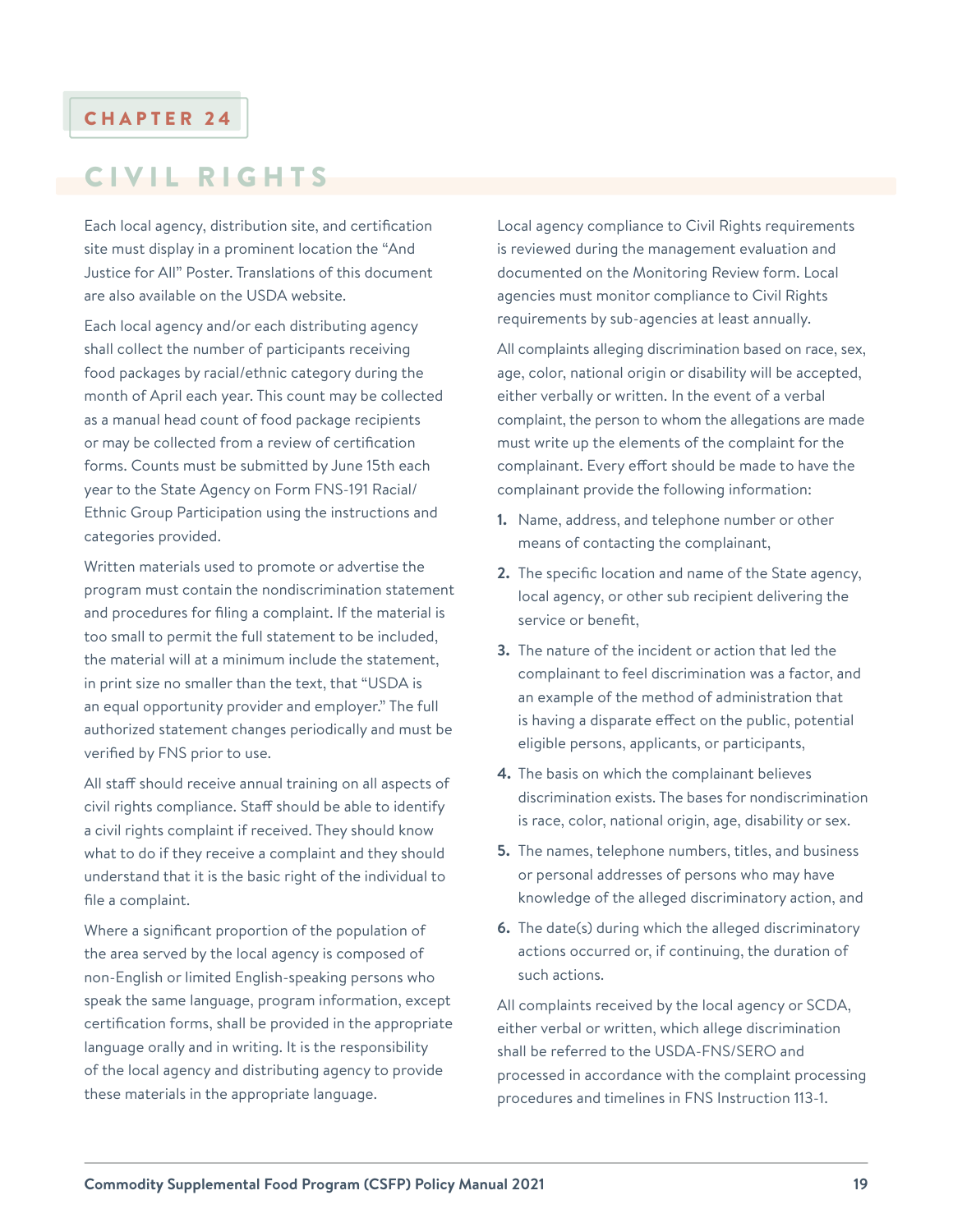### <span id="page-20-0"></span>FAIR HEARINGS

Individuals have a right to a fair hearing and may appeal any decision made by the local agency regarding denial or discontinuance of program benefits, disqualification from the program, or a claim to repay the value of commodities received as a result of fraud.

Reasons for denial that are appealable include:

- **1.** Denial or discontinuance of program benefits.
- **2.** Disqualification from the program.
- **3.** A claim to repay the value of commodities received as a result of fraud.

#### **APPEAL PROCEDURES**

- **1.** An individual, or an individual's caretaker, may request a fair hearing by making a clear expression, verbal or written, to a State or local agency official, that an appeal of the adverse action is desired.
- **2.** The request for appeal must be made within 60 days from the date the agency mails or gives the individual the notification of adverse action.
- **3.** The state or local agency may deny a request for a fair hearing when: (1) The request is not received within 60 days; (2) the request is withdrawn in writing by the individual requesting the hearing or by an authorized representative of the individual or (3) the individual fails to appear, without good cause, for the scheduled hearing.
- **4.** Participants who appeal the discontinuance of program benefits with the 15-day advance notification period required under 247.17 and 247.20 must be permitted to continue to receive benefits until a decision on the appeal is made by the hearing official, or until the end of the participant's certification period, whichever occurs first. However, if the hearing decision finds that a participant received program benefits fraudulently, the local agency must include the value of benefits received during the time that the hearing was

pending, as well as for any previous period, in its initiation and pursuit of a claim against the participant.

**5.** The State or local agency must provide an individual with at least 10 day's advance written notice of the time and place of the hearing and must include the rules of procedure for the hearing.

The individual may:

- **1.** Examine documents supporting the State or local agency's decision before and during the hearing;
- **2.** Be assisted or represented by an attorney or other persons;
- **3.** Bring witnesses;
- **4.** Present arguments;
- **5.** Question or refute testimony or evidence, including an opportunity to confront and cross-examine others at the hearing;
- **6.** Submit evidence to help establish facts and circumstances.

#### **APPEAL DECISIONS**

- **1.** The hearing officer must be an impartial official who does not have any personal stake or involvement in the decision and was not directly involved in the initial adverse action that resulted in the hearing.
- **2.** A hearing decision must be made, and the individual notified of the decision, in writing, within 45 days of the request for the hearing.
- **3.** If the decision is in favor of an applicant who was denied CSFP benefits, the receipt of benefits must begin within 45 days from the date that the hearing was requested, if the applicant is still eligible for the program.
- **4.** If the hearing decision is against the participant, the State or local agency must discontinue benefits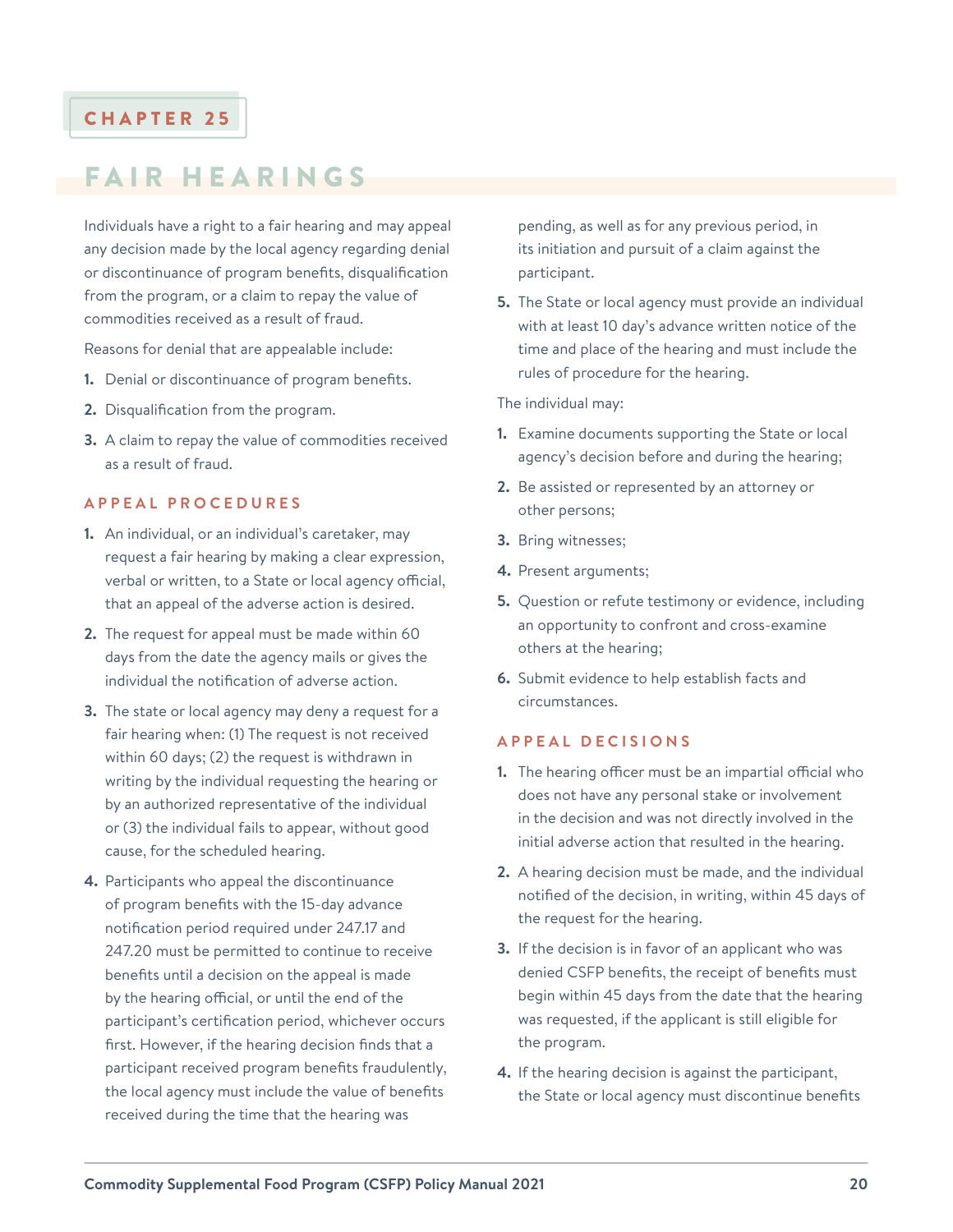<span id="page-21-0"></span>as soon as possible, or at a date determined by the hearing official.

**5.** A hearing report shall be available for public inspection and copying but shall assure confidentiality.

All requested fair hearings will be conducted within 30 days from the date the department receives the request for a hearing, unless waived by local agency in writing.

Those requesting a hearing will be notified in writing a minimum of ten days in advance of the time and place of the hearing and of the hearing procedure.

The local agency will be notified in writing of the decision within 30 days of the hearing. All decisions shall be based on the evidence presented at the hearing.

### CHAPTER 26

### SITE MANAGEMENT

Each approved site distributing CSFP food packages identifies a Site Manager as the primary contact.

Local Agencies are assigned a caseload and allocate a caseload to each distribution site.

Caseload is based on the capacity of the site to distribute the food packages and the proximity of eligible participants.

The Site Manager ensures arrangement is made with the Local Agency to pick up, or have delivered, the required number of food packages prior to each distribution.

When maximum caseload is achieved, eligible applicants are placed on a waiting list, ordered by date and time of application. The Site Manager reports to the Local Agency when changes are made to the active participant list and the waiting list.

The Site Manager communicates to certified participants the date and time to pick up food packages.

The Local Agency may determine when the Site Manager and/or trained site personnel will be available to conduct certification interviews each month.

Site Managers maintain the list of active participants and a waiting list.

The Site Manager and/or trained staff members conduct eligibility interviews and certify participants.

"And Justice for All" civil rights posters must be prominently displayed in an area of the facility frequented by applicants and participants.

Outreach is a required component of CSFP.

A proxy is any person designated by the participant to obtain CSFP foods on behalf of the participant. Proxy data must be confirmed during recertification. Participants may change proxy at any time by completing a new Proxy Statement. Site Managers and persons involved in the management and/or distribution of the CSFP food packages may not be proxies.

#### **APPLICATIONS**

The Site Manager and trained staff members provide applications to interested seniors.

Those who contact the distribution site are informed of:

- **1.** days and times application are accepted;
- **2.** the requirement to provide proof of age and address;
- **3.** current household income limits;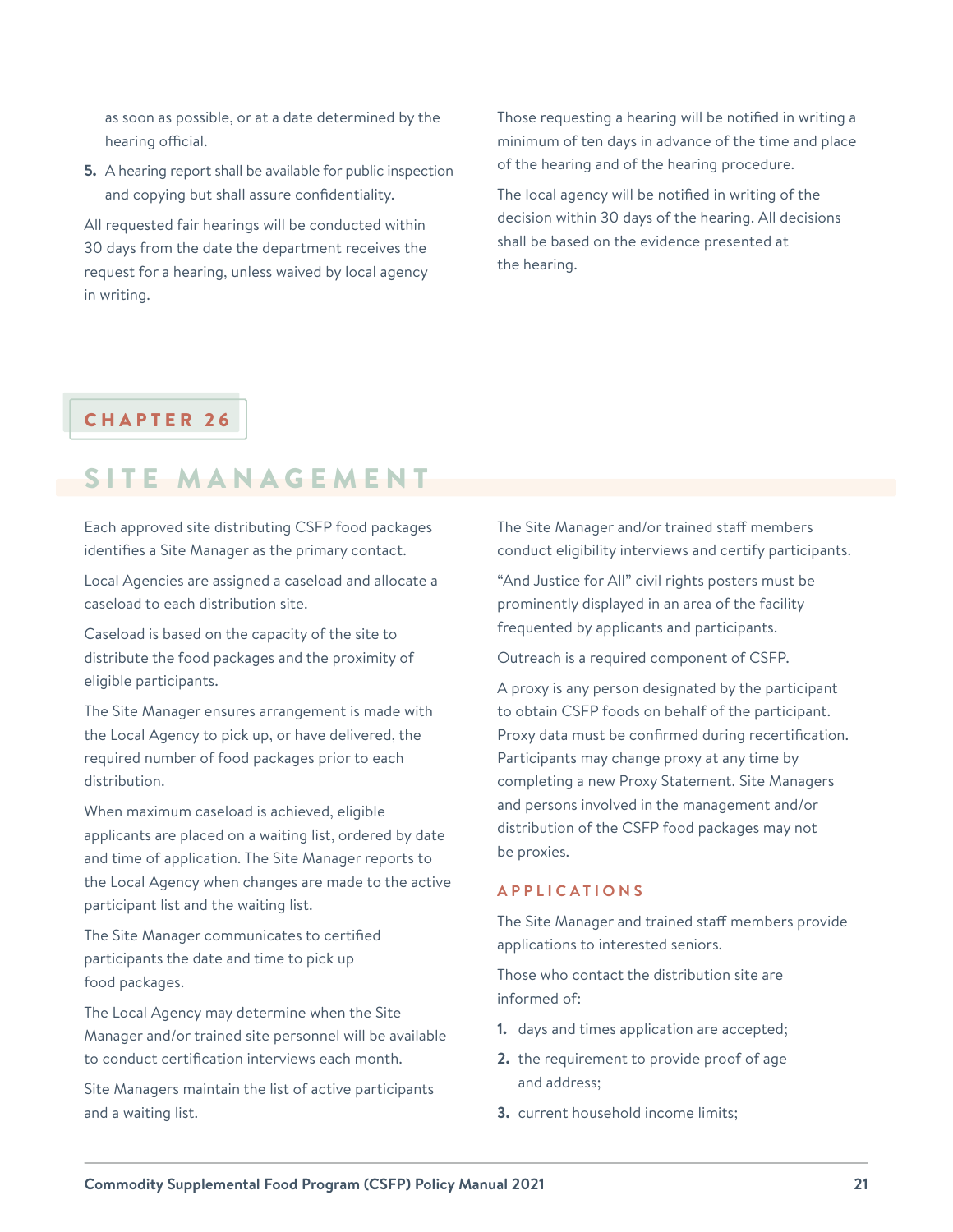**4.** the requirement to reside within the county where the distribution site is located (migrant and seasonal farm workers entering a CSFP service area are considered to meet residency requirements upon meeting all other eligibility criteria).

Applications must be provided to, and accepted from, anyone who requests it.

Certification interviews must be performed in person.

Authorized site personnel accept applications, review and document on the application, verification of age, address, and identity.

Documents acceptable as proof of age: State-issued I.D. or driver's license, birth certificate, or other formal document that verifies age (if none of these are available, church or medical records may be accepted).

Documents acceptable as proof of address: Stateissued I.D. or driver's license, recent utility bill, or any non-junk mail, showing applicant's name and address, and dated within the past 30 days.

Request race and ethnicity data. If applicant chooses not to disclose, site personnel complete the section based on observation.

Provide applicant with a copy of the completed application.

#### **RECERTIFICATION**

All Participants must be recertified every January.

The formal recertification process is the same as that for initial certification. Participants will present verification of age, residency, and identity. A new Participant Application is completed.

The certification period ends on the last day December. Participants must be notified of the expiration date in writing, no less than 15 days before the expiration date. Participants who remain on a waiting list must be recertified in the same manner as active participants. Such participants retain the same place on the waiting list.

#### **CANCELLING PARTICIPATION**

Site Managers should notify the Local Agency of violations or expiration of certifications and provide as much detail as possible.

Participants may not be removed from the program without cause.

When removal is required, the Local Agency will send participants:

**1.** Notice of Removal from Program;

**2.** A copy of hearing procedures (found in Chapter 25).

Participants have the right to request a fair hearing for any adverse action, within 60 days of the date of the notification. They may do so by making a clear expression, either verbally or in writing, that they want a hearing. If such statement is made to the Site Manager or other site personnel, it must be immediately forwarded to the Local Agency.

Participants may voluntarily withdraw from the program. Site Managers should request the participant withdraw in writing. If the participant chooses not to provide written withdrawal notification, Site Managers should place notes in the participant file that include the date, reason and as much detail as possible. Voluntary withdrawals that are not in writing should be verified with the participant, by the Site Manager or Local Agency, whenever possible.

Participants removed from the program for failure to pick up food packages may reapply. If caseload is full, they are placed on the waiting list, ordered by date and time of application.

#### **PORTING**

If a participant relocates to another county where CSFP is available, they may transfer to the Local Agency for that service area. The originating Local Agency will provide the participant with proof of participation. If the caseload for the destination Local Agency is not full, the receiving Local Agency will place the transferring participant on active status. If the receiving Local Agency's caseload is full, the transferring participant must be placed at the top of the waiting list.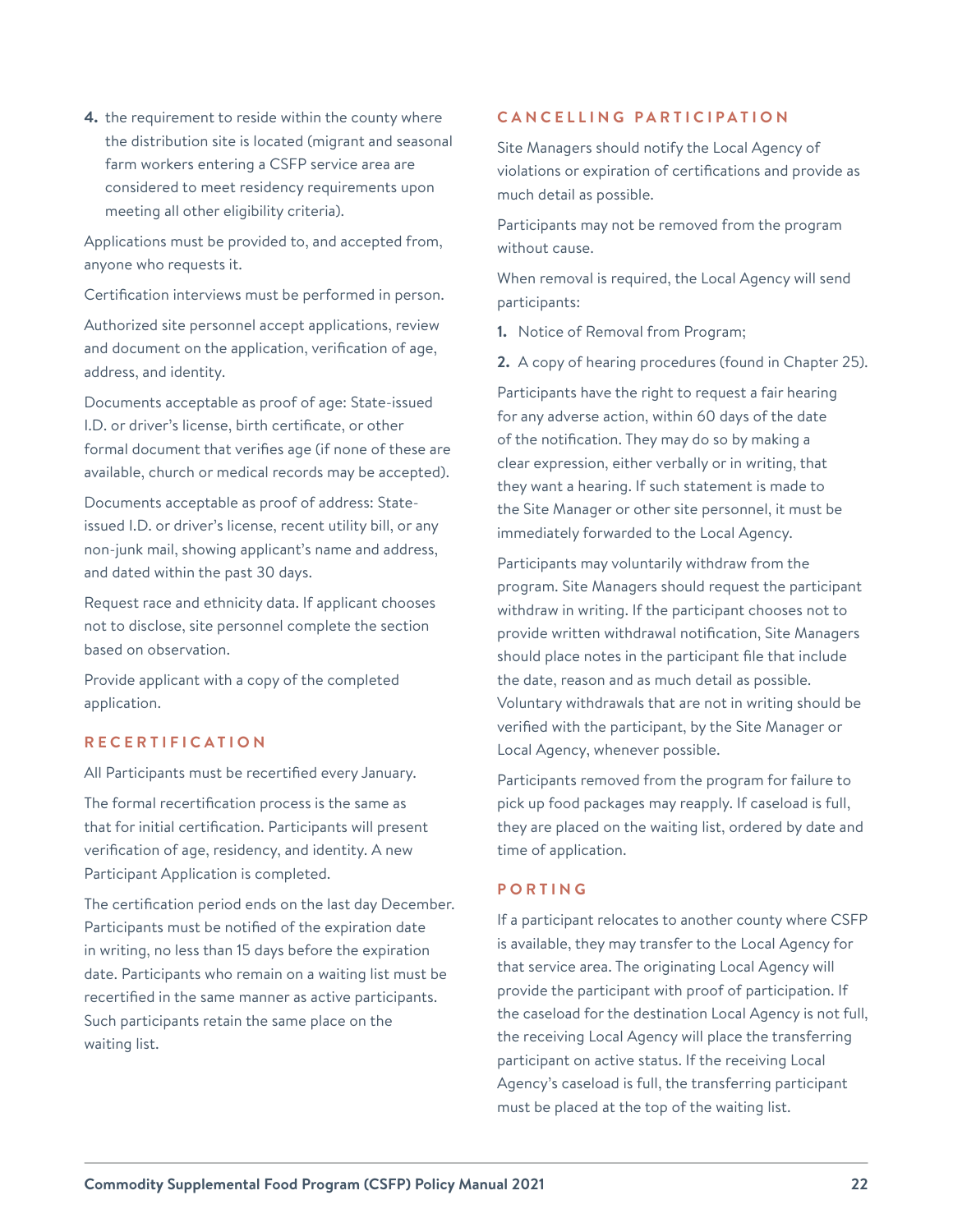#### **DISTRIBUTION**

Distribution must be open to the public.

There may be no membership required nor fees charged to receive a CSFP food package.

Participants and proxies must present I.D. at every food package pick-up.

Food packages may not be given to anyone other than certified participants and proxies.

Site Managers should call participants who missed a pickup appointment. Food packages may be held for **no more than two days** if it is likely a participant will pick up the package. Participants who fail to pick up a food package for two consecutive months receive Notice of Removal from Program. After two (2) days, begin contacting participants on the waiting list. Unclaimed food packages should be offered to participants on the waiting list, starting with the participate in the first position and continuing until contact is achieved with enough participants to accept all unclaimed food packages. If unable to reach someone on the waiting list, move on to the next. Do not leave messages. Advise waiting list participants contacted that:

- **1.** The one-time opportunity does not guarantee a food package the next month.
- **2.** Accepting the one-time food package will not jeopardize their position on the waiting list.
- **3.** A participant on the waiting list may receive unclaimed food packages several months in a row before a caseload slot becomes available.

#### **NUTRITION EDUCATION**

The Local Agency will supply nutritional education information no less than quarterly. Site Managers are encouraged to provide recipes or other information pertaining to senior nutrition more frequently. The goal of nutrition education is to enable CSFP participants to obtain better nutritional status through increased understanding of basic nutrition needs met with the CSFP food package. The following are essential in achieving that goal:

- **1.** Reinforcement of basic nutrition instruction;
- **2.** Instruction on the use of CSFP food items, including food preparation techniques, recipes, meal frequency and food cost savings;
- **3.** Recognition of the special health and nutritional problems of low income seniors, such as high blood pressure, sodium/potassium rations, anemia and obesity;
- **4.** Dissemination of information on preventative health care and nutrition through partnerships with county community programs such as nutrition services, cooperative extension services and The Emergency Food Assistance Program training;
- **5.** Consumer resource information and assistance.

CSFP food packages may be used for nutrition education.